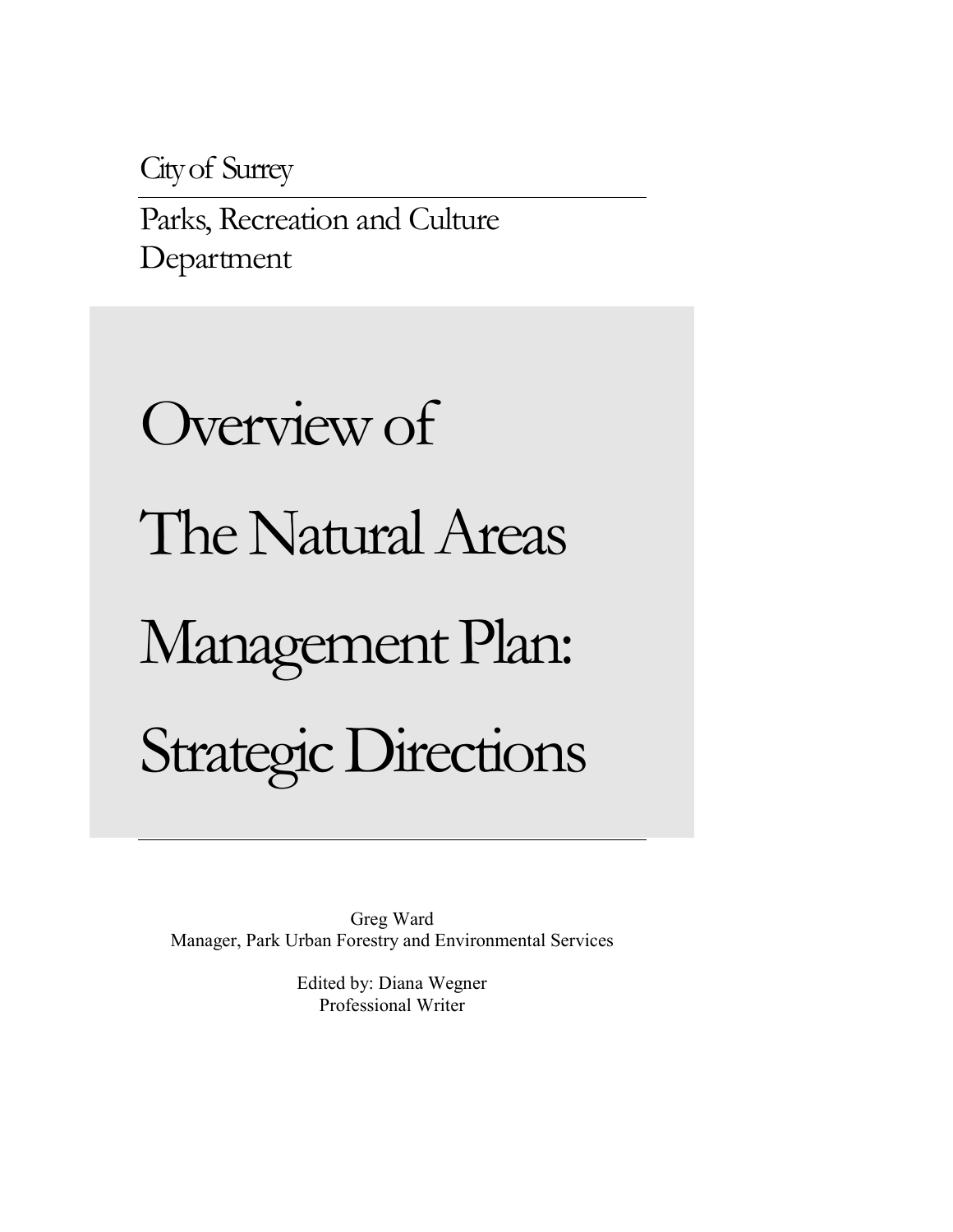# **TABLE OF CONTENTS**

| $1_{-}$          |  |
|------------------|--|
| $\overline{2}$ . |  |
| $\mathcal{E}$    |  |
|                  |  |
|                  |  |
|                  |  |
|                  |  |
|                  |  |
|                  |  |
|                  |  |
|                  |  |
|                  |  |
|                  |  |
|                  |  |
|                  |  |
|                  |  |
|                  |  |
|                  |  |
|                  |  |
|                  |  |
|                  |  |
|                  |  |
|                  |  |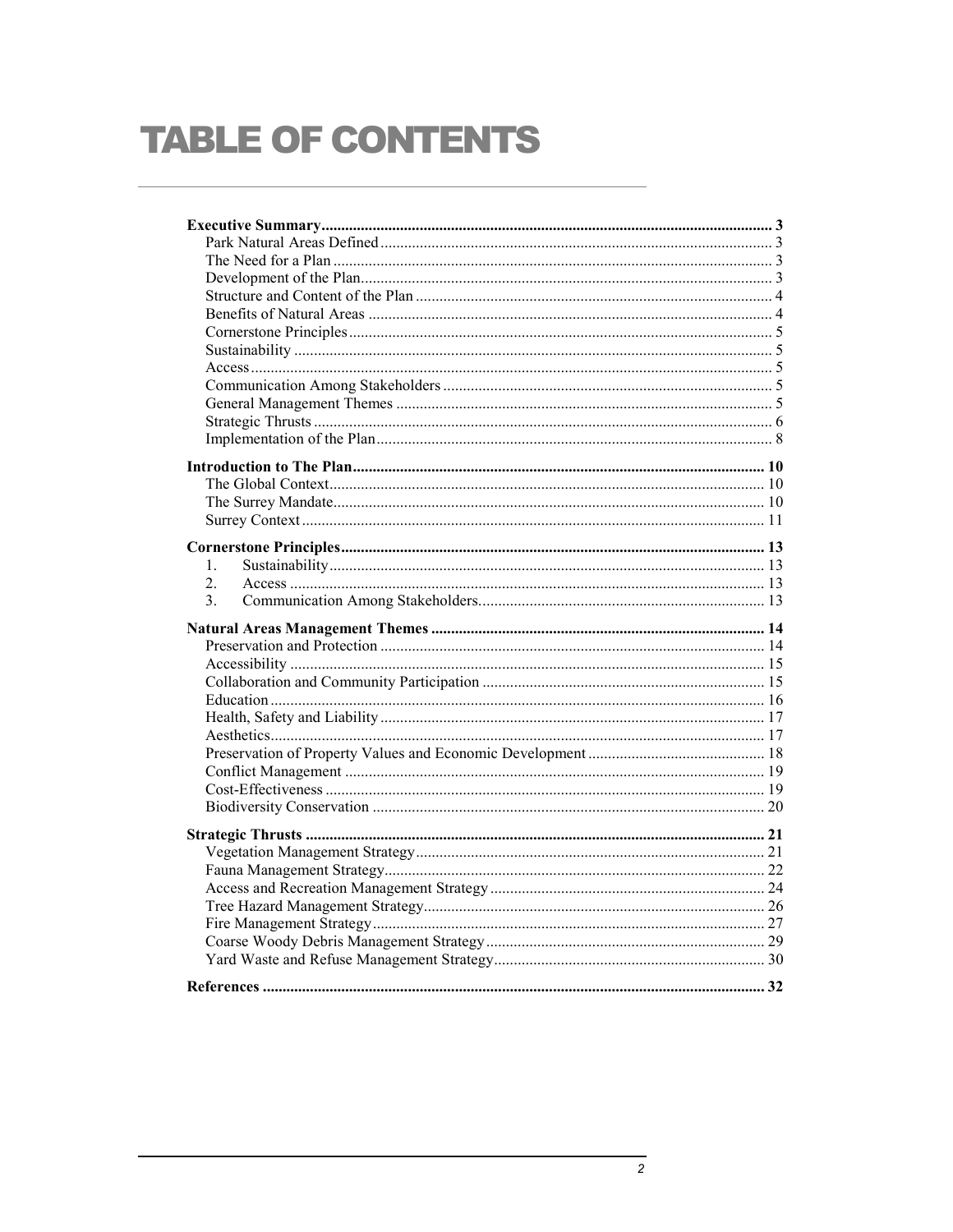# <span id="page-2-0"></span>Executive Summary

## **Park Natural Areas Defined**

Park natural areas are defined as parks, or those areas of parks that are relatively undisturbed, contain a high percentage of native plant species and provide for considerable indigenous wildlife habitat. They are natural or near natural in character, or are in the process of recovery from human disturbance. They help to maintain the diversity of living organisms through the conservation of wild genetic resources. Compared to cultured and manicured park areas they require less routine and less intensive management activities to ensure their sustainability; however, they also require active management due in part to their location within a highly urban setting.

## **The Need for a Plan**

The Natural Areas Strategic Management Plan (the Plan) was undertaken to provide strategic direction to the City of Surrey Parks, Recreation and Culture Department, for the management of the City's natural area parklands. Natural areas in Surrey have been enjoyed and protected for many years. Although approximately 60% of existing parkland is natural, only a few appropriate resource management techniques and specific programs have been established.

The decision to undertake the Plan was made during the Parks, Recreation and Culture Department's annual strategic planning processes in 1998. The City of Surrey *Official Community Plan* and the *Parks, Recreation and Culture Master Plan* provided the impetus for the decision, each citing the need for the City to protect and enhance natural areas. "We fulfill our areas.

## **Development of the Plan**

The Terms of Reference for the Plan were approved by an in-house steering committee; and this committee provided direction and review throughout the development of the Plan. The Plan was written by a combination of Parks Division staff and consultants, coordinated by the Manager, Parks Urban Forestry and Environmental Services Section. The Green Timbers and Sunnyside Acres Urban Forest Advisory Committees provided input into the Plan. The Environmental Advisory Committee reviewed the Plan and many agencies involved in natural area stewardship were invited to provide comment. The Parks, Recreation and Culture Commission reviewed the Plan and struck a committee to develop policy.

mission through open communication, a customer focus and respect for individuals"

-Excerpt from the *Parks, Recreation and Culture Mission Statement*.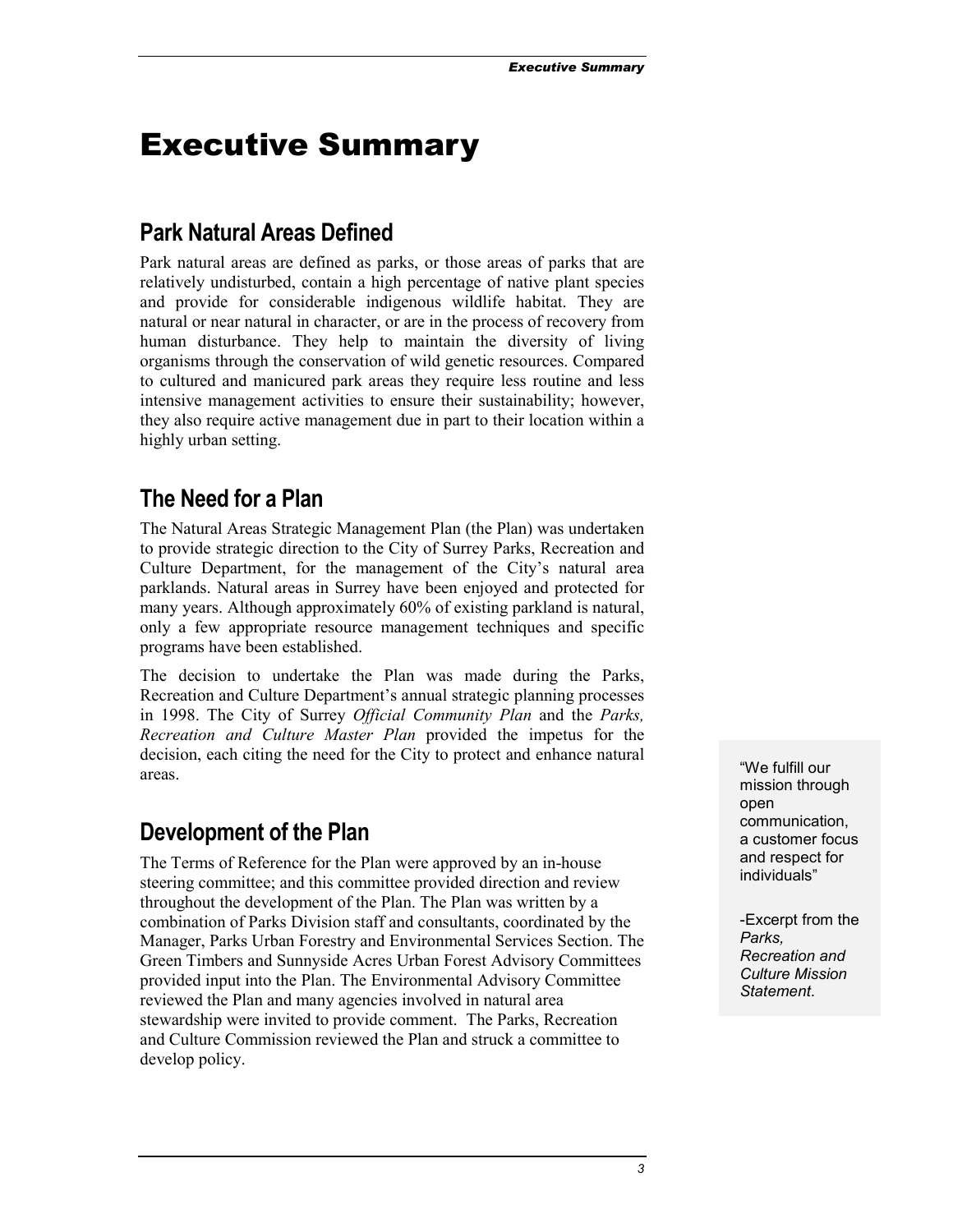## <span id="page-3-0"></span>**Structure and Content of the Plan**

The Plan consists of eight separate strategy documents. The first document, entitled *Overview of The Natural Areas Management Plan: Strategic Directions*, contains information directed to those interested in a broad overview of the Plan, its major thrusts and a summary of the other seven strategy documents.

This *Overview* document contains the following:

- -Executive Summary
- -Introduction to the Plan
- **Cornerstone Management Principles**
- **-** General Management Themes
- **Summaries of the Strategic Thrusts**
- -Implementation of the Plan

The remaining **seven documents** of the Plan contain specific and detailed information for those interested in a comprehensive analysis of the Plan.

Each document can function independently addressing specific natural area management thrusts. They are comprehensive reviews of significant subject areas and contain a host of recommendations, management principles, goals, objectives, maintenance standards and construction specifications for service delivery. As stand-alone documents they are available upon reader request for those interested in a more comprehensive understanding of the details of the Plan.

## **Benefits of Natural Areas**

Park natural areas serve to enhance the quality of life for people and native fauna on local, regional and global levels. The following is a general summary of the benefits derived from having healthy natural areas.

- - Better natural environment through improved air quality, stormwater management, climate amelioration
- Provision of habitat for fauna; healthy ecosystems
- **Exercise 1** Leisure opportunities for residents and visitors
- -Increased economic value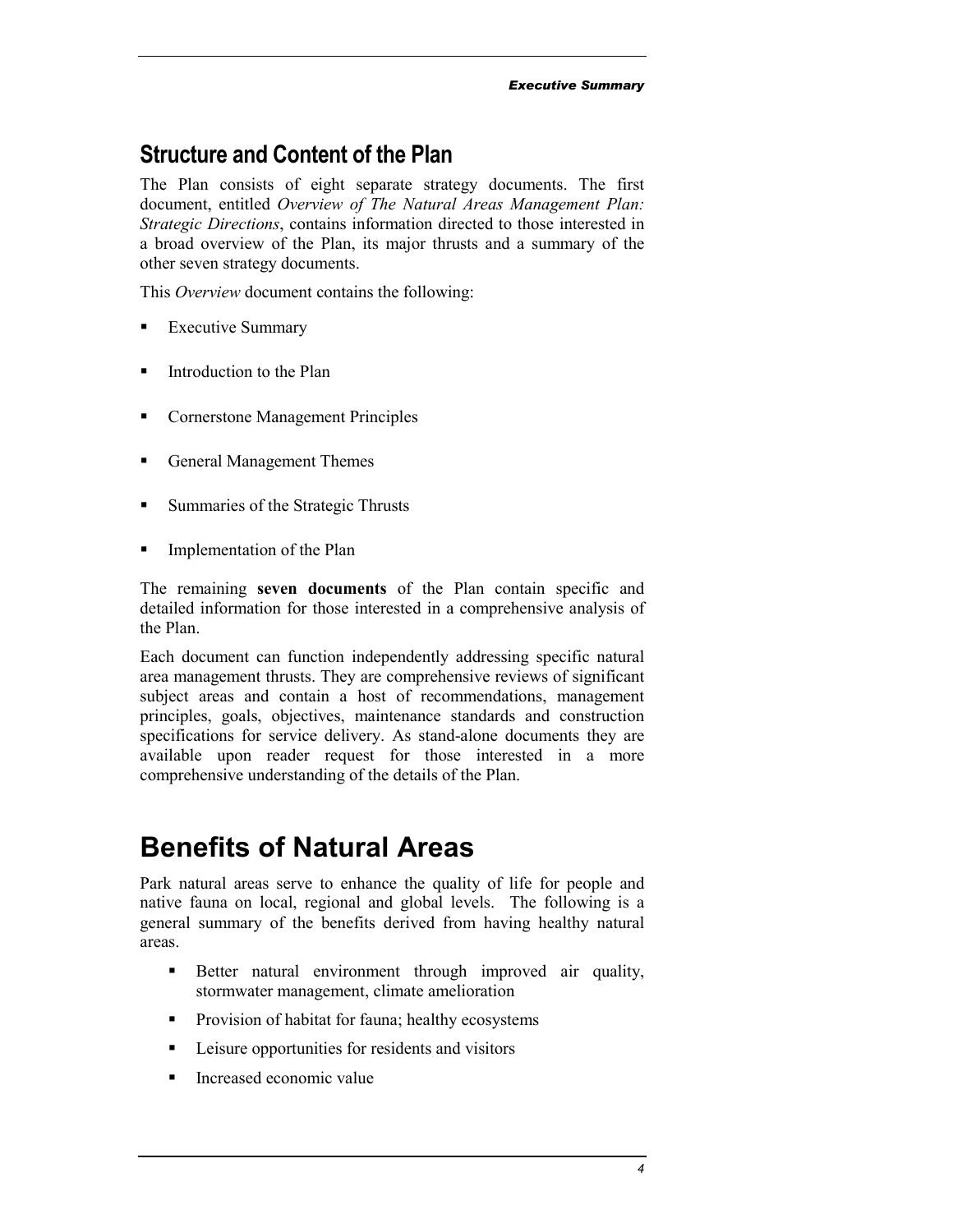- <span id="page-4-0"></span>**-** Preservation of natural heritage
- **Increased biodiversity**

# **Cornerstone Principles**

Three cornerstone management principles for managing Surrey natural park areas have arisen from the development of the Plan as critical elements: **sustainability, access,** and **communication among stakeholders**. These principles provide the philosophical foundation to assist decision makers and managers in stewarding the natural area lands on behalf of the public.

## **Sustainability**

Sustainability means preserving and enhancing the ecological integrity and biodiversity of Surrey's park natural areas to provide the lifesupporting capacity of air, water, and soils—now and for the future.

## **Access**

Preservation of natural areas must be balanced with measures of access where residents of all abilities should be able to enjoy the ecological, spiritual and recreational benefits that healthy natural areas offer.

## **Communication Among Stakeholders**

With interest in protecting and using natural areas growing exponentially, natural area managers must increase communication among stakeholders to develop common ground, increase community ownership and community responsibility for natural areas.

# **General Management Themes**

The following themes will require constant attention and vigilance, and should always be forefront in any management processes and planning initiatives that address natural areas.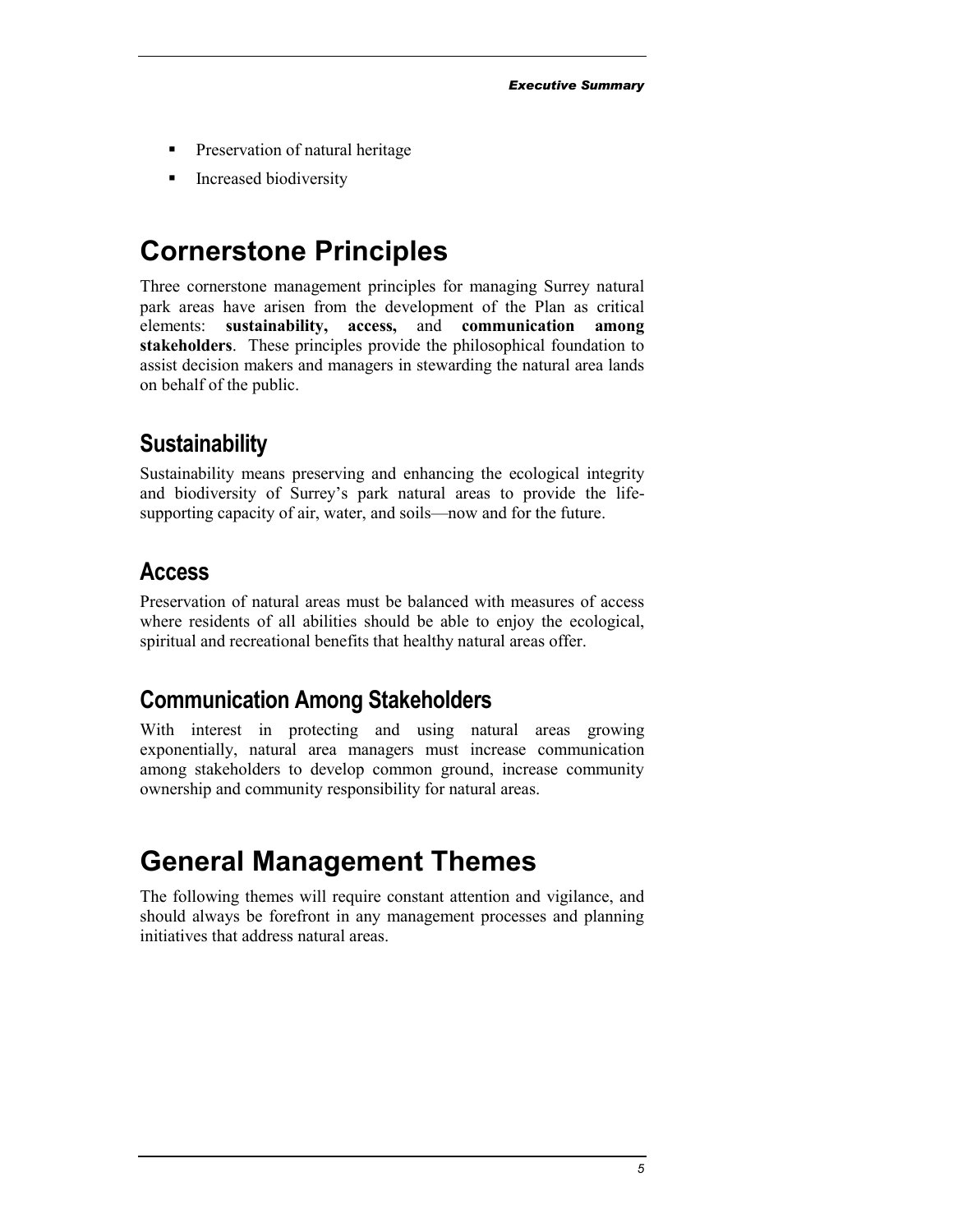- <span id="page-5-0"></span>-**Preservation and Protection**
- **Accessibility**
- **Community Participation**
- **Education**
- **Health, Safety and Liability**
- -**Aesthetics**
- - **Preservation of property Values and Economic Development**
- -**Cost Effectiveness**
- -**Biodiversity Conservation**

# **Strategic Thrusts**

A comprehensive analysis of each of the seven strategic thrusts is available in separate, 'stand-alone' documents. The following is summary of the thrusts and the directions that need to be taken.

#### *Vegetation Management*

The primary strategic direction is to protect, preserve and enhance the native vegetation resource, providing for wildlife habitat, worthwhile recreational opportunities and environmental benefits.

- -Adopt a sustainable approach to vegetation management
- - Conduct activities that preserve, protect and enhance the vegetation resource
- -Manage and intervene to achieve sustainability

## *Fauna Management*

The primary strategic direction is to acquire and manage natural areas for parkland to ensure the long-term viability and diversity of global, regional and local faunal resources. This includes the protection, enhancement, and restoration of a range of species and habitats for fish, wildlife and other fauna.

- Acquire and manage natural areas for parks to ensure the long term viability and diversity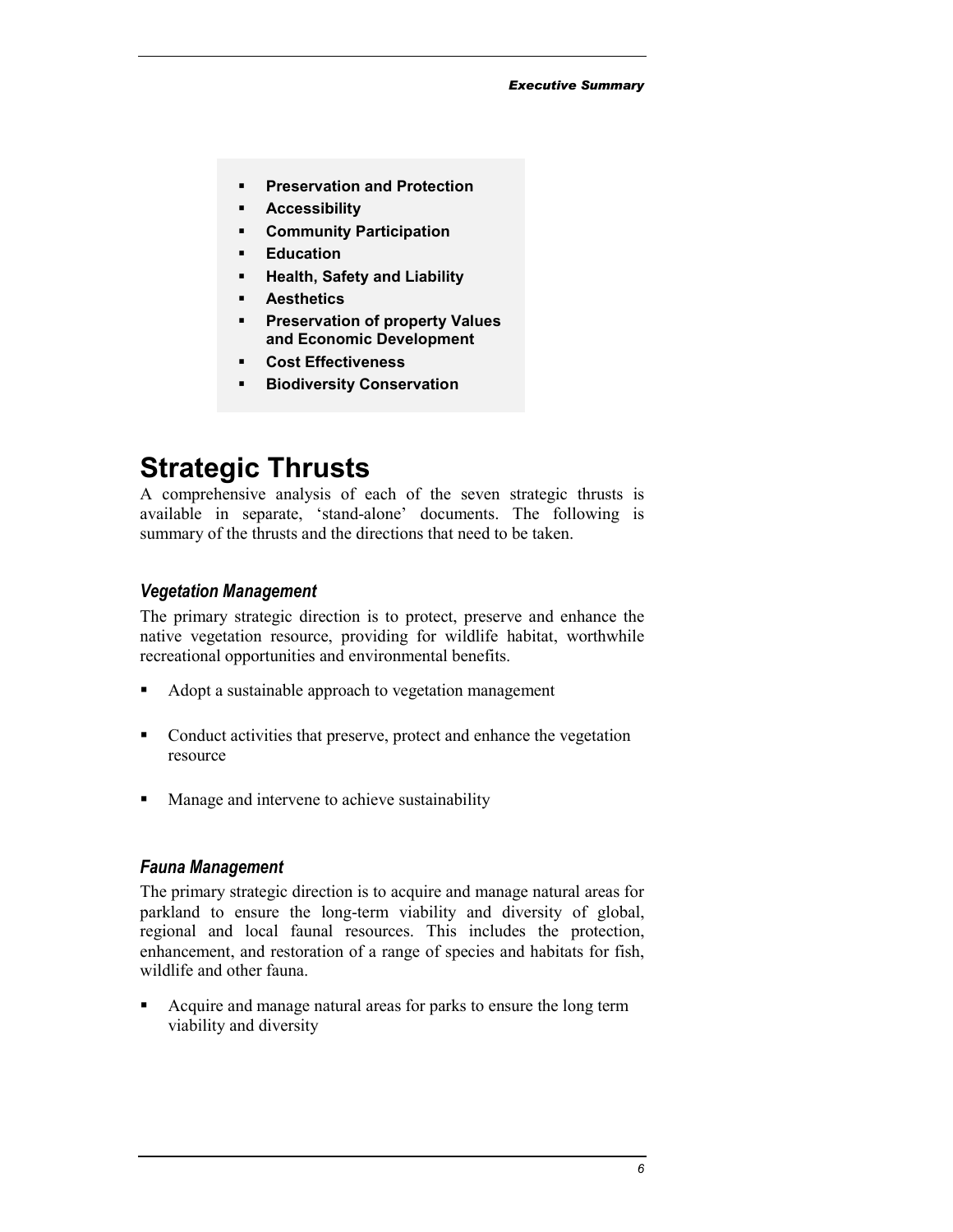- - Manage natural areas to provide for, protect and enhance fauna habitat
- **Implement public education and information strategies to develop an** understanding and acceptance of, the need for diverse faunal resources

## *Access and Recreation Management*

The primary strategic direction is to meet the recreational needs of residents and visitors yet maintain the ecological integrity of park natural areas.

- - Provide for legitimate access and recreational uses of natural areas without compromising sustainability
- Provide for a high quality trail system
- Provide for a comprehensive plan and actively manage access and recreation in natural areas

## *Tree Hazard Management*

The primary strategic direction is to provide for safe use, reduced corporate liability and the maximum benefits possible to park natural area ecosystems.

- - Implement a comprehensive tree hazard management program that will effectively protect park patrons and address City liability
- **Prescribe hazard tree abatement work that meets industry standards** and, where possible, contributes to the ecological health of natural areas

## *Fire Management*

The primary strategic direction is to protect people and property, and ensure the long-term conservation of natural areas by reducing the risk of fire.

- - Implement fire detection and prevention initiatives that include fuel management, fire-risk education and detection
- Conduct fire suppression activities that protect the ecological integrity of natural areas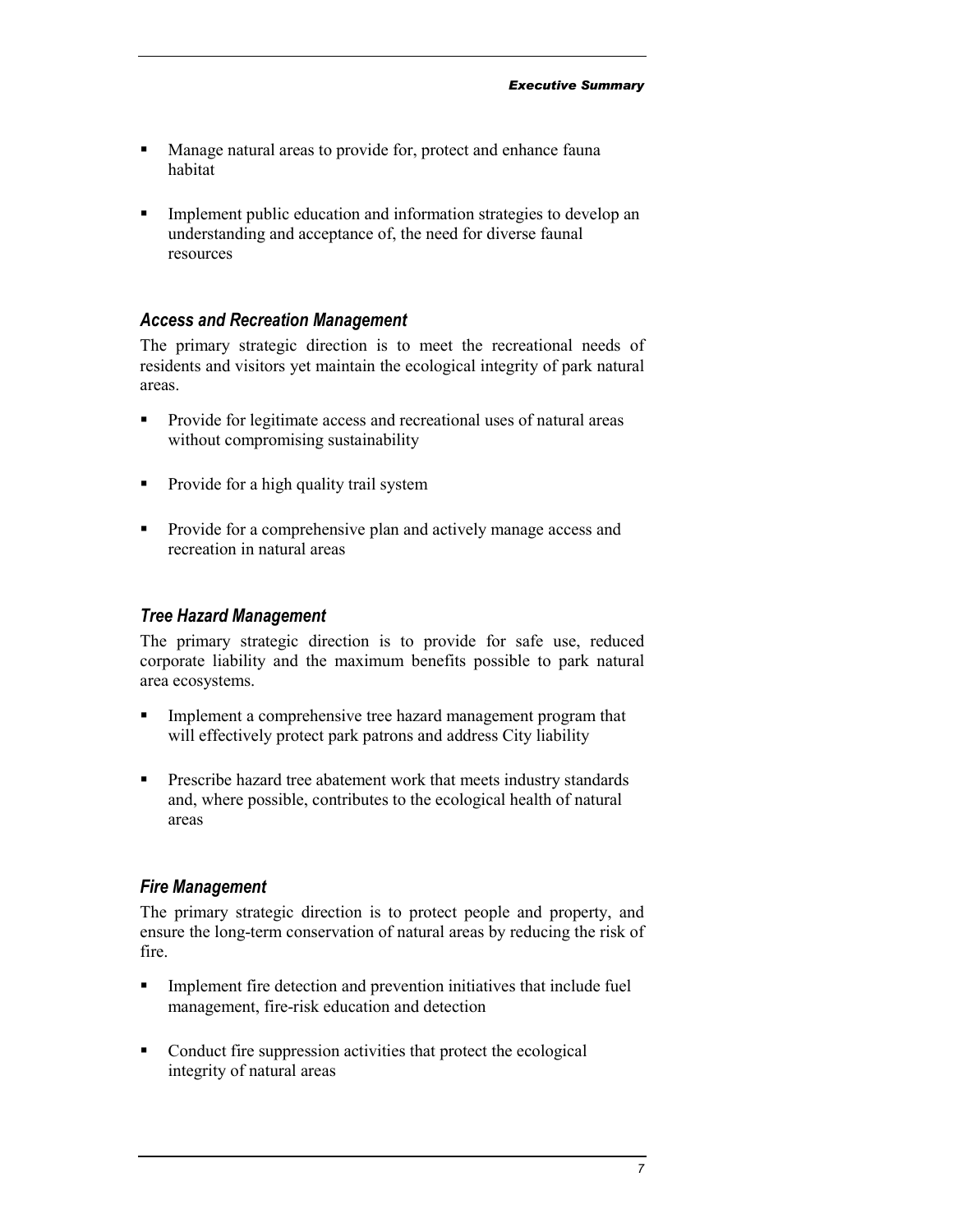#### <span id="page-7-0"></span>*Coarse Woody Debris Management*

The primary strategic direction is to integrate coarse woody debris into the stewardship of natural areas to maximize ecosystem health, and contribute to sustaining or enhancing biodiversity.

- - Integration of coarse woody debris management with all other park natural area activities
- - Provision for coarse woody debris must establish a balance between ecosystem health, public safety, and aesthetics

#### *Yard Waste and Refuse Management.*

The primary strategic direction is to implement programs that change public perception and attitude, and to conduct activities to reverse the impact of dumping in natural areas.

- - Implement measures to educate the public on the impact of dumping in natural areas
- **Implement measures to develop strong neighbourhood and** community relationships for stewardship of natural areas "Man has the

## **Implementation of the Plan**

Primary responsibility for implementation of the Plan will be with the newly created Urban Forest and Environmental Services Section of the Parks Division. As many of the recommendations affect other Parks Division operations areas, they too will share in the implementation of the Plan.

The following is recommended as a general approach for the Urban Forestry and Environmental Services Section to take in the implementation of the Plan;

- 1. review the Plan and develop a priorized and phased implementation of recommendations
- 2. work with the Parks, Recreation and Culture Commission in the development of natural area management policy
- 3. first implement those recommendations that address risk and liability issues
- 4. implement those recommendations that will have the greatest impact in protecting and preserving the health and integrity of park natural areas

fundamental right to freedom, equality and adequate conditions of life, in an environment of a quality that permits a life of dignity and wellbeing."

- Report of the UN Conference on the Human Environment, 1972 Stockholm **Declaration**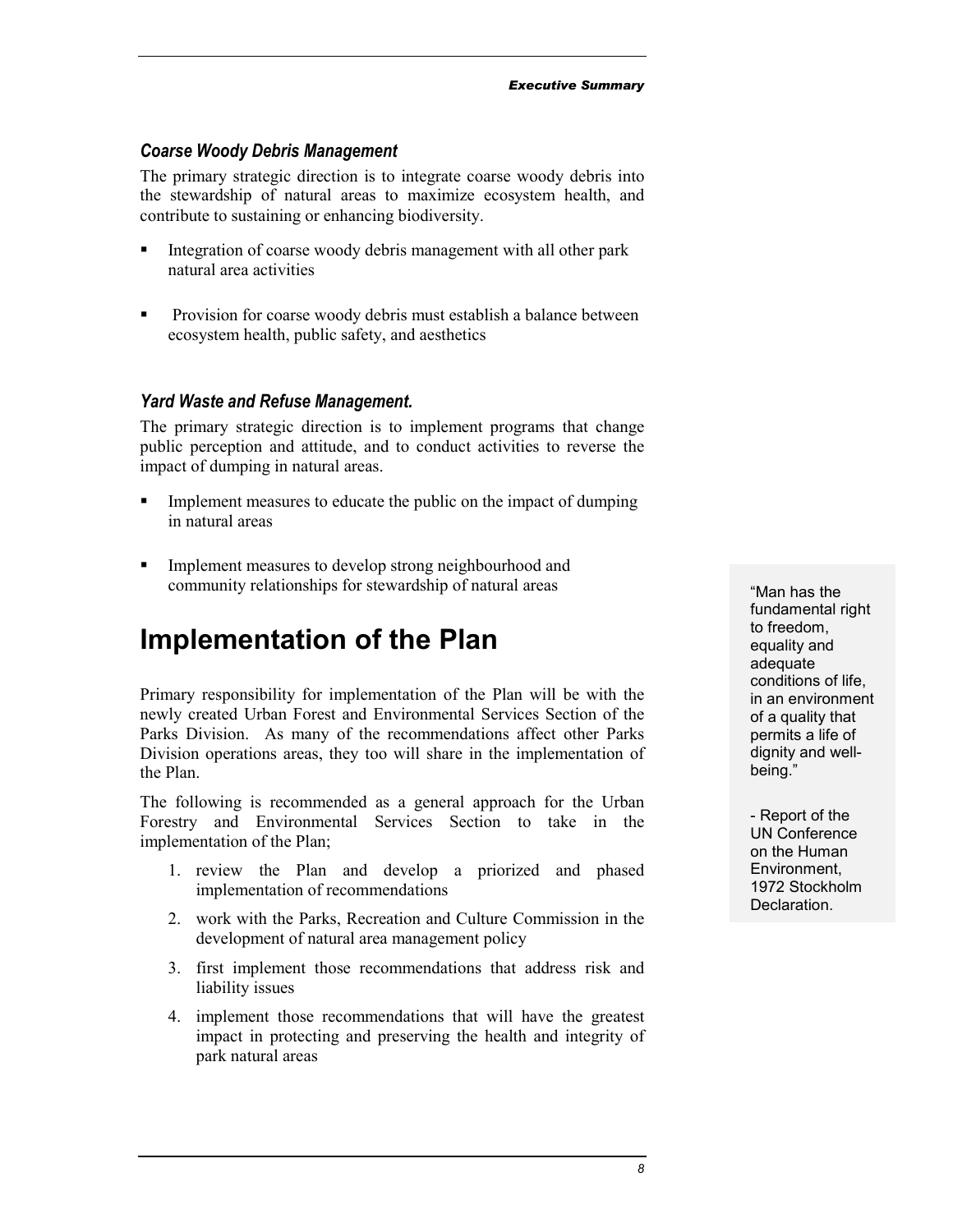- 5. develop annual operational work plans that include recommendations found within the Plan
- 6. do a report card that annually reviews yearly accomplishments in terms of the direction and recommendations found within the Plan
- 7. build critical partnerships with other agencies, non and for profit, to implement the Plan
- 8. involve the community in the implementation of the Plan.
- 9. liaise directly with other City business areas to facilitate adoption and implementation of the Plan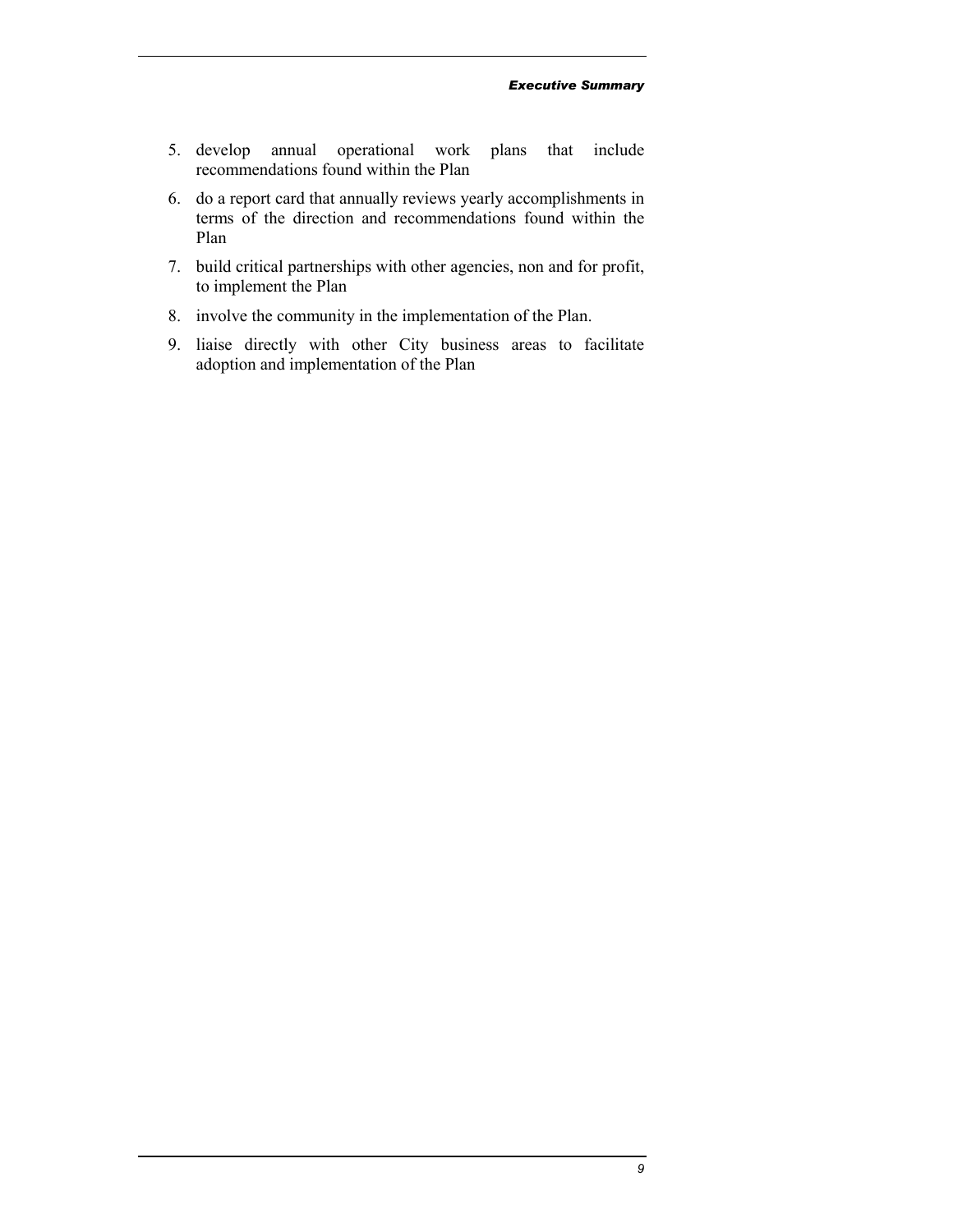# <span id="page-9-0"></span>Introduction to The Plan

# **The Global Context**

The City of Surrey presents its *Natural Areas Strategic Management Plan* as a serious and comprehensive response to the dual need to work towards environmental sustainability and to enhance the well-being of its residents and visitors. Globally, these are the goals articulated in countless official studies of the dimensions of environmental problems and government responsibilities. The United Nations' 1987 Brundtland Report was one of the first to provide an urgent call to action at the global level:

'As the century closes, . . . major, unintended changes are occurring in the atmosphere, in soils, in waters, among plant and animals, and in the relationships among all of these. The rate of change is outstripping the ability of scientific disciplines and our current capabilities to assess and advise. It is frustrating the attempts of political and economic institutions, which evolved in a different, more fragmented world, to adapt and cope. It deeply worries many people who are seeking ways to place those concerns on the political agendas.' (343)

Cities like Surrey play a significant role in educating residents about the global impacts of environmental degradation, and how involving people at the local level strengthens the bond between individuals, communities and the natural environment. In its "Guide to Agenda 21" for a sustainable environment, the United Nations articulates a similar role for municipalities, those "local authorities," who, "as the level of governance closest to the people, . . . play a vital role in educating and mobilizing the public for sustainable development."

The promise of effective community initiatives and the development of "ecological literacy" at the local level must be realized as part of a larger integrated effort at all government levels. To some extent, the BC government has awakened to this need. In response to public concern, the BC government has articulated a commitment to developing a strategy to create a "collective vision of a sustainable future."

# **The Surrey Mandate**

Implementing the global agenda for the environment and humanity at the local level is clearly part of the City's mandate. Numerous City documents, plans, and public engagement processes strongly articulate the desire of the City's citizenry, Council and administration to carefully



"Global environmental protection begins at the community and bioregional level — the level where complex living systems are most interdependent and vulnerable."

- *Environmental Governance*, Hempel.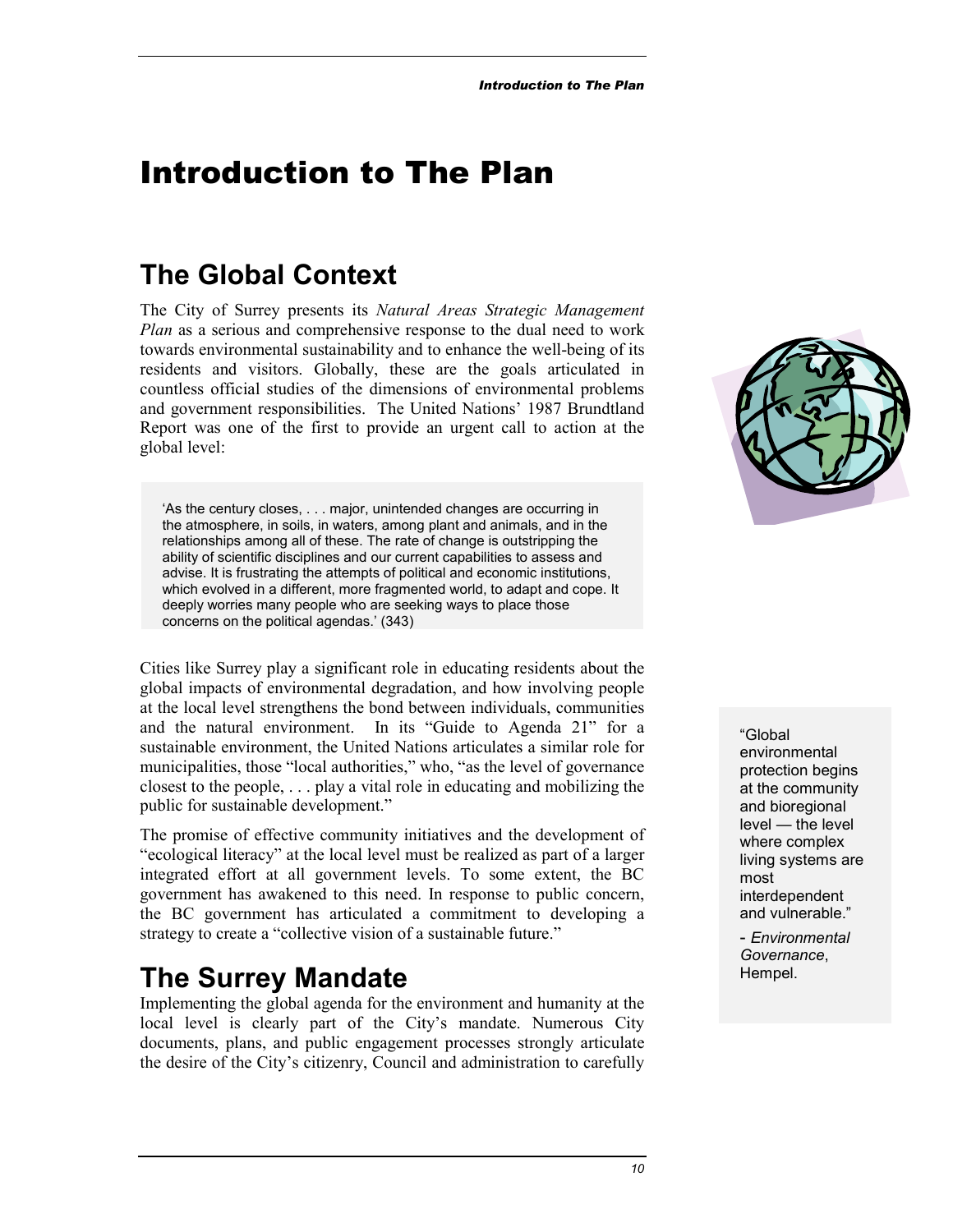<span id="page-10-0"></span>and thoughtfully steward the land; that is, to practice a land management ethic that protects natural areas to ensure their integrity into the future.

From the *Future Surrey Vision Process* in 1995, where the citizenry actively participated in defining the community of Surrey, to the City's *Official Community Plan* (OCP), the City has placed livability and protection of the natural environment in balance with economic development, as critical elements in the making of a great City.

The OCP further affirms that, through civic leadership for the protection of natural areas, environmentally sustainable practices and education are significant core business areas that the City must engage.

Surrey's Cultural Strategic Plan, (Final Report, 1999) also points to the importance of the natural environment to the citizens of Surrey. The consultation process undertaken for this plan identifies that Surrey's parks and green spaces are at the core of what people value in Surrey. For many, this is what makes their community unique.

The City's role in managing its many natural areas is under the auspices of the Parks, Recreation and Culture Department. The Department's Mission Statement affirms commitment to environmental stewardship: 'we enhance the quality of life in our communities by working together to champion environmental stewardship.'

The Parks Division has accepted the primary environmental leadership role within the Department by articulating that **"stewardship of the natural environment"** as one of its key core business areas. To that end the Division implemented an Environmental Program Coordinator staff position in 1996 and, following a Divisional re-organization, created an Urban Forestry and Environmental Services Section that has the singular focus of managing most aspects of park natural areas and providing environmental education and interpretation.

# **Surrey Context**

The ongoing natural areas management challenge for the Parks, Recreation and Culture Department is to find a workable balance between environmental protection of natural parklands and access to these same lands, for the benefit and well being of Surrey residents and visitors. It is the official responsibility of the City to serve these goals, and to facilitate resolution when they come into conflict with one another. The principles, strategic directions and recommendations set out for managing Surrey's park natural areas in the Plan are meant to help the Parks Division accomplish and mediate the duality of this challenge. In recent years the need to do so has become more critical, and more complex.

"The public has placed environmental well-being near the top of the policy agenda, along with economic and social issues. We must develop ways to incorporate values that have, until now, been excluded from the array of relevant costs and benefits…. This proposed strategy would be based on a collective vision of a sustainable future, ecological and social realities, a new process of decision-making, and the identification of strategy priorities." - British Columbia

**Provincial** Government, *An Economic Framework for Sustainability*, (11).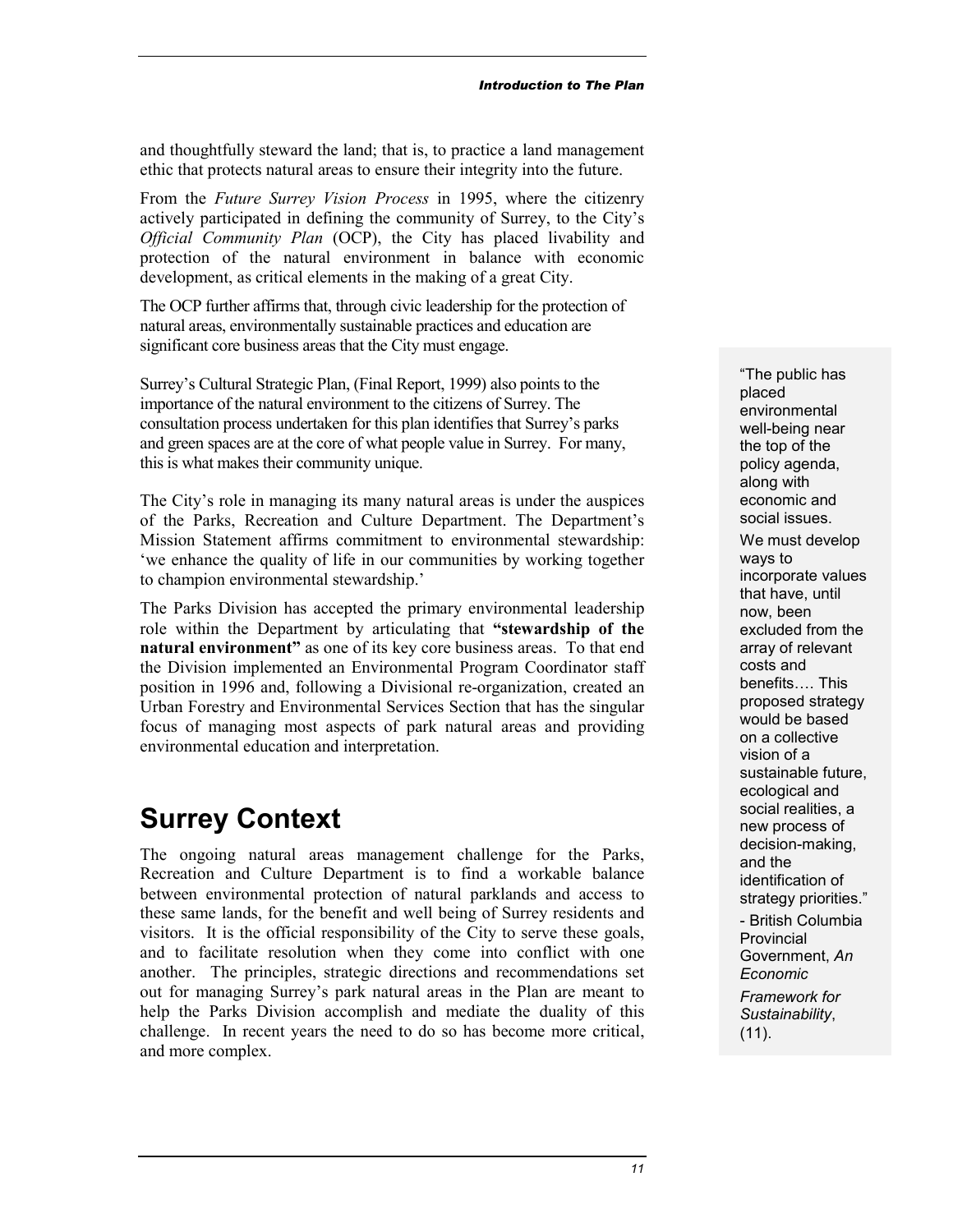Sixty percent of Surrey's parkland inventory is now classified as natural area. They include all types of green space, from dedicated urban forest, riparian areas, wetland, bogs, marshes, grasslands, and fields, to forested areas in parks, greenbelts, boulevards, undeveloped parkland, portions of utility corridors and Parks facilities grounds.

A number of factors related to rapid development and urbanization of Surrey now threaten its natural areas and give rise to questions of balance between ecology and human activity. Between 1989 and 1999 the population of the City grew from approximately 220,000 to 325,000. Corresponding to this growth there has been an increased demand for human use of natural areas. In a recent survey, of those respondents who wanted additional outdoor recreational facilities, 56% favoured an increase in the number of walking and cycling trails, a preference portending significant pressure to increase access. Many natural areas are now bordered immediately by housing, commercial and industry developments: they are in serious need of stepped-up measures for both protection and access. Some of the problems include:

- -Illegal dumping of waste and refuse in parklands
- **Removal of much needed coarse woody debris**
- Blazing of unauthorized trails, inappropriate use of and damage to trails
- - Damage to waterways that threatens all species dependent on the surrounding ecology
- -Inadequate monitoring and prevention of tree and fire hazards

Greater access for dogs is also an impinging issue. All of these pressures have resulted in greater degradation to natural areas and conflicts over use. The Parks Division has undertaken to develop its management plan to address these issues by adopting a balanced approach—and to carry out its plan in a climate of decreasing government funding.

The general approach in this Plan is based on employing adaptive strategies friendly to both the environment and people, by facilitating public participation and community development, and seeking corporate partnerships.

"To preserve and protect the natural environment and agricultural land, to support preservation of areas, site and features that illustrate and enhance the City's heritage …"

-Surrey's *Official Community Plan,*  $(1-1 - 1-2)$ .

"The City recognizes the need to maintain a clean, healthy environment and is committed to protecting and enhancing natural and environmentally sensitive areas by establishing parks, open spaces, protected habitats, and conservation areas." -City of Surrey

*Official Community Plan*, (2-61).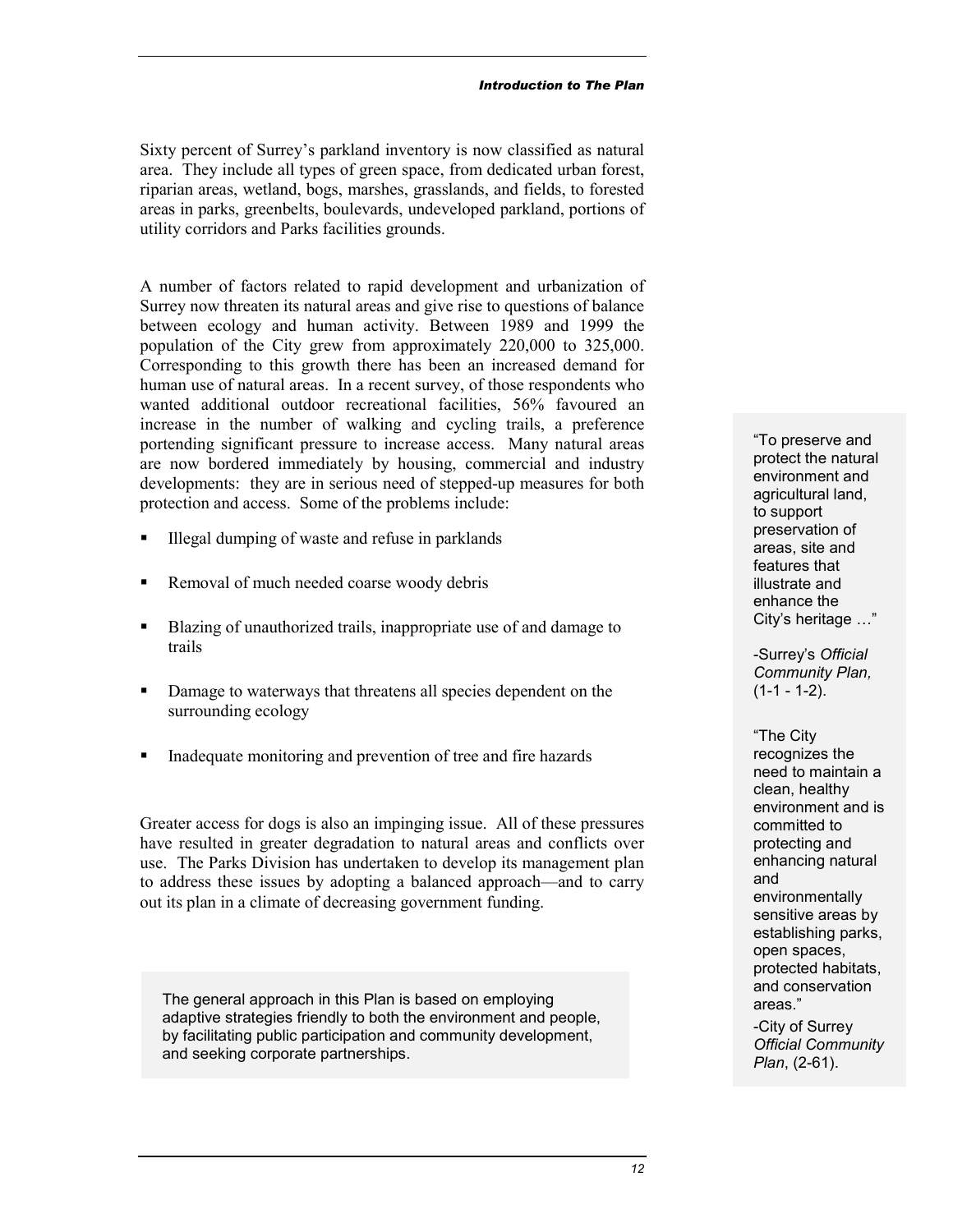# <span id="page-12-0"></span>Cornerstone Principles

Three cornerstone management principles have arisen from the development of the Plan as critical elements in managing Surrey's park natural areas: **sustainability, access,** and **communication among stakeholders.** These principles provide the philosophical foundation in stewarding park natural areas.

## **1. Sustainability**

Sustainability means preserving and enhancing the ecological integrity and biodiversity of Surrey's park natural areas through public education and sanctioned practices of intervention (e.g., vegetation and wildlife enhancement, removal of invasive species, fire prevention, and enhancement uses of coarse woody debris). Wherever possible the array of diverse eco-systems associated with these natural areas must be managed to provide the life-supporting capacity of air, water, and soils now and for the future.

## **2. Access**

These measures of protection, however, must be balanced with measures of access, except in significant environmentally sensitive areas: residents and other users of all abilities should be able to experience these park natural areas for their well-being and in relative safety. They should be able to enjoy the recreational, ecological, and spiritual benefits that healthy natural areas offer. Where this balance is in question and will result in significant impacts to the value and integrity of natural areas, preservation of those values should be a high priority.

## **3. Communication Among Stakeholders.**

With interest in protecting and using natural areas growing exponentially, public land managers must increase communication among stakeholders to develop common ground and understanding for their management. Divergent viewpoints, conflicting needs and requirements means sound communication strategies will be very important for encouraging community participation with community organizations, environmental advocacy groups, or City volunteers. Improved communication with these constituents through written materials, presentations, public meetings and City-sponsored events should help increase community ownership, individual responsibility for natural areas, and assist policy-makers in critical issue resolution.

#### **Sustainability**…

"use, development, and protection of natural and physical resources in a manner or

at a rate that enables people and communities to provide for their social, economic, and cultural wellbeing, and for their health and safety."

-*Dictionary of Natural Resource Management*, (309).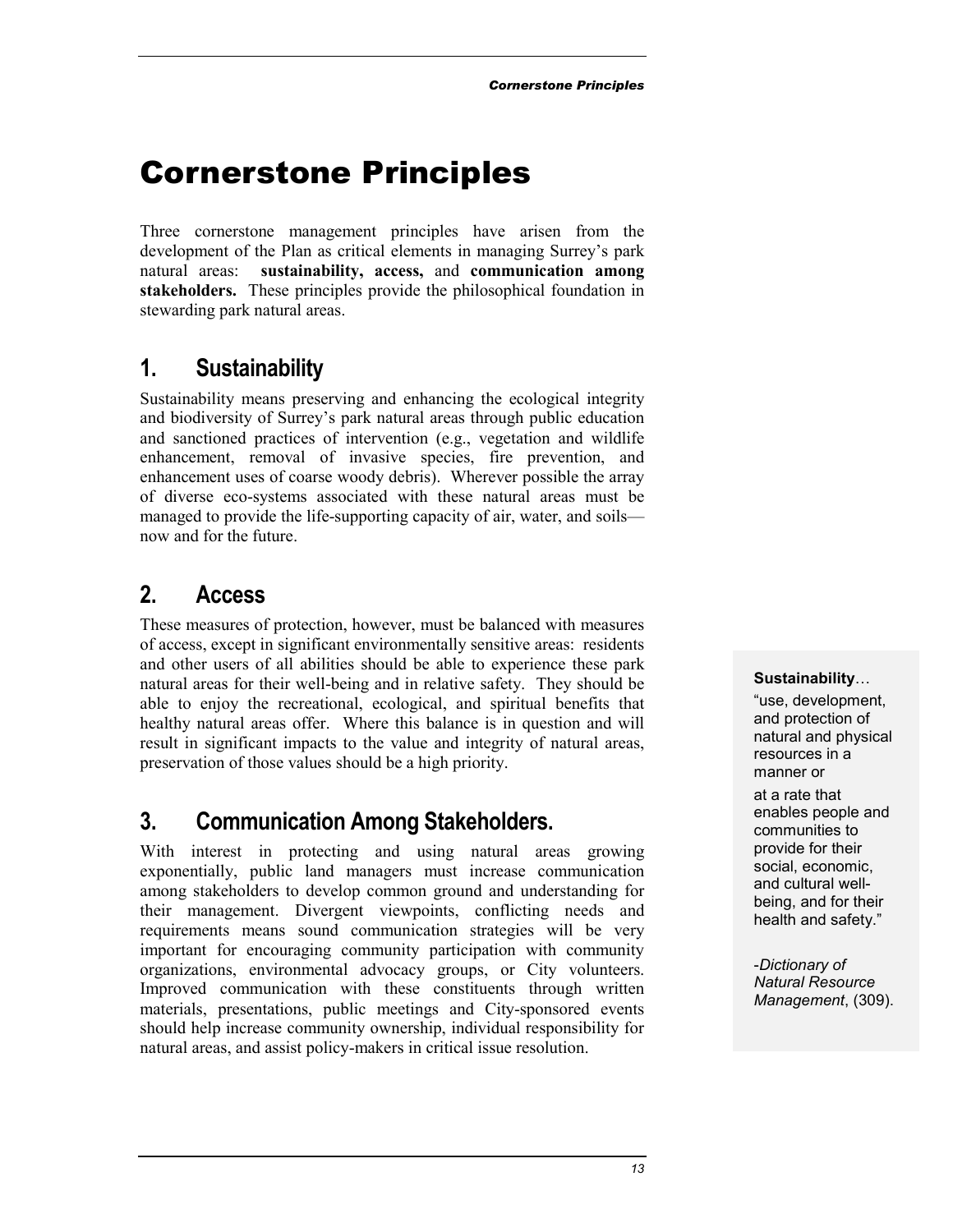# <span id="page-13-0"></span>Natural Areas Management Themes

Throughout the Natural Area Strategic Management Plan, **recurrent themes** have presented themselves and require highlighting and discussion. These themes will require constant attention and vigilance, and should always be forefront in any management processes and planning initiatives that address natural areas. The principles and themes presented here lay the foundation for the management of Surrey's natural areas.

## **Preservation and Protection**

To protect, enhance, and sustain the biodiversity and health of park natural areas strategic management measures must be taken to prevent unnecessary loss and degradation of park natural areas. This means implementing management strategies that meet the needs of the present without compromising the needs of the future. It means practicing a land stewardship ethic that integrates the growing and nurturing of natural area vegetation with strategies for the conservation of soil, air and water quality, and wildlife and fish habitat. Park planning and development initiatives should place high priority on the values of natural areas as defined in this Plan.

## **Recommendations**

Although throughout the Plan there are many specific recommendations that either directly or indirectly address the theme of preservation and protection of natural areas, the following general recommendations are critical.

- > Implement organized and scheduled inspections, monitoring and management activities, and annual work programs directed at protecting the vegetation and wildlife of park natural areas
- -Develop a comprehensive inventory database of all park natural areas that will facilitate long term preservation and conservation goals
- -Develop and adhere to the prescribed standards and specifications within this Plan for any land development
- > Make active and ongoing efforts to acquire additional natural area parkland, and make efforts to reconnect and defragment existing natural areas

#### **Community Development is**…

a process of meaningful citizen participation in decision-making, in actively helping to carry out those decisions and in the evolution of the community.

-1998 *Update Report Card* on the *Parks, Recreation and Culture Master Plan* (16).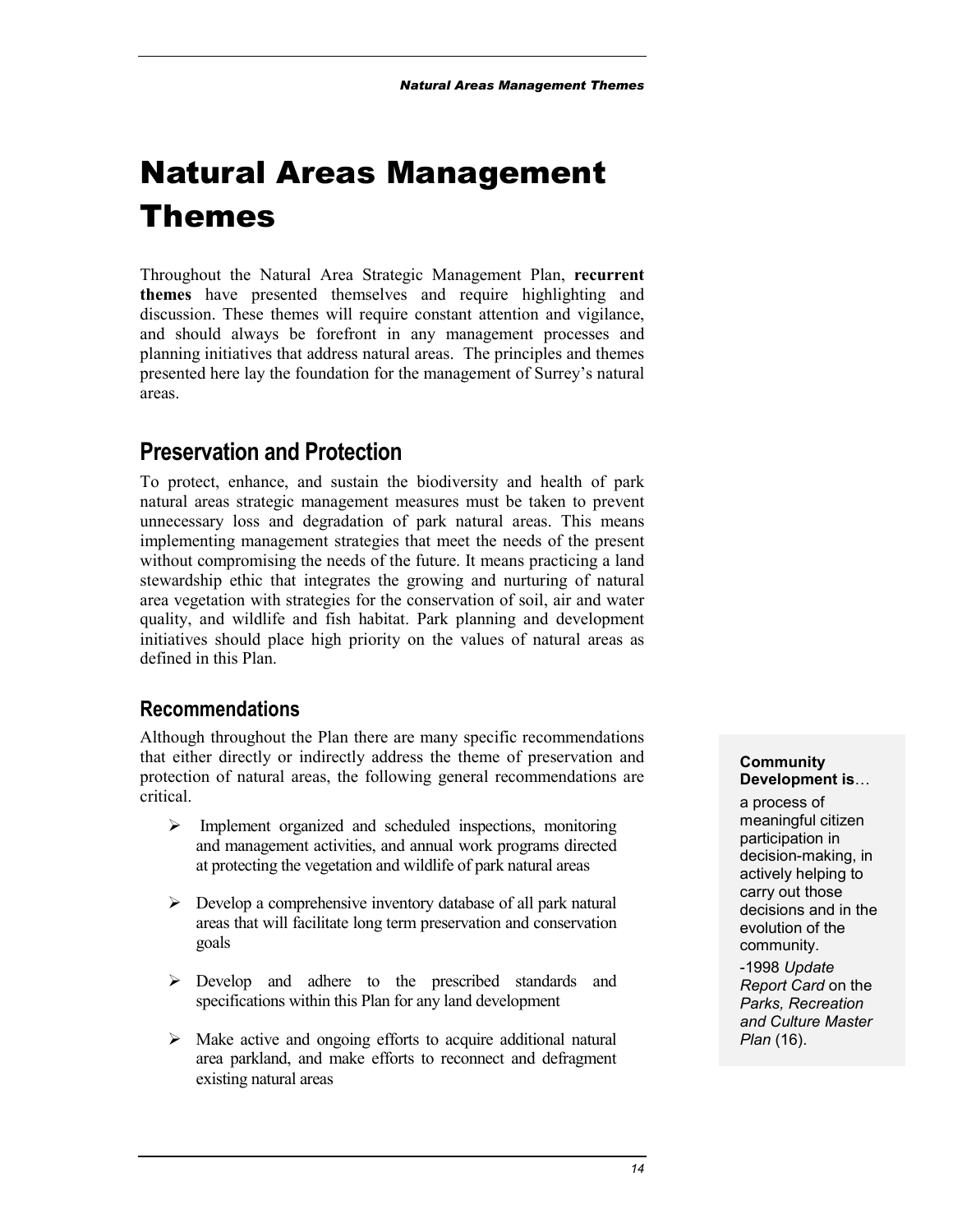## <span id="page-14-0"></span>**Accessibility**

Protective activities must be balanced with opportunities for residents of all abilities to access and enjoy many of the park natural areas. Recreational uses of these areas include highly physical activities as well as those that offer solitude, educational and social opportunities, tourist use, and healthy transportation alternatives. By far, the most important management responsibility for providing access is trail development and maintenance.

Throughout this development process one of the most important emerging themes has been **access**, for this reason it has been given its own strategic thrust. The multitude of recommendations that address the theme of access and recreation are detailed in the *Access and Recreation Management Strategy*.

## **Collaboration and Community Participation**

Collaboration with other City Departments (Engineering), senior government agencies (Provincial Ministry of Environment, Lands and Parks), and non-profit environmental groups is essential for success. Each agency or group has some stake and mandated responsibility in the stewardship and management of the natural environment. Surrey is a City of volunteers, yet it can still work more diligently to recognize and mobilize its community potential. Many residents are concerned about the stewardship of the City's park natural areas and would like to see them properly managed, to both preserve their natural values and provide for access and recreation.

## **Recommendations**

The recommendations for achieving this local level of engagement address four general initiatives aimed at nurturing a sustainable community.

- -Recognition of current volunteers and attraction of more volunteers for stewardship of natural areas including waste removal and clean-up assistance; organization of community events geared for volunteer participation
- > Facilitation of public participation in the planning, designing, construction and maintenance of natural areas
- > Creation of partnerships and collaborative initiatives between the City and community groups
- > Adoption a community development service delivery model that fully engages the public in natural area management, in keeping with the Departmental Strategic Plan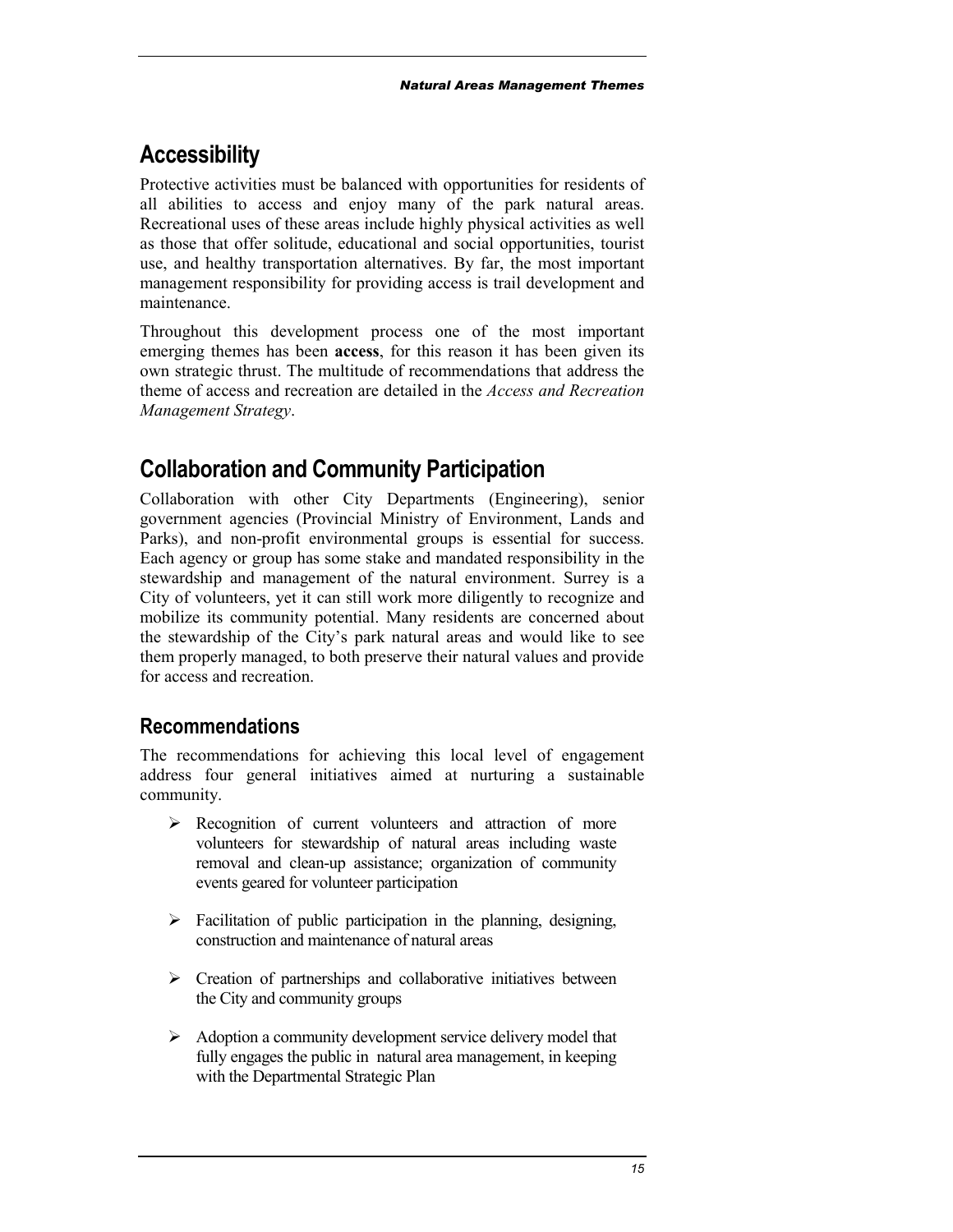<span id="page-15-0"></span>Advisory groups for Surrey's Urban Forest Parks have been a good beginning, but more must be done to fulfill the City's commitment "to work together, to build, to nurture and to renew relationships in order to achieve common goals" (*Parks, Recreation and Culture Department Strategic Plan,* 3).

## **Education**

The management of natural areas requires a major effort to educate the public. Education at the community level is seen as the only truly effective method of sustaining the environment.

It is critical that the City provide residents and visitors alike with:

- - Information on, and an understanding of, the implications of ecological sustainability
- - Opportunities to, and an understanding of, the need to take responsibility for protecting natural areas themselves

Educational initiatives should address a number of subjects, ranging from the effects of garbage and dog feces on the environment (and the costs of clean-up), to the differences between indigenous and invasive species, the degradation caused by unauthorized trails, and the differences between a naturally wild aesthetic and the messy eyesores that can result from human traffic in a natural area. A number of different methods can be mobilized to contribute to this effort.

- -Signage, brochures, and newspaper articles
- - Awareness-raising events, such as the Parks Division's annual "Environmental Extravaganza"
- **•** Presentations to both the community and the City staff

These initiatives can help protect the ecology of natural areas, reduce costs, and increase community stewardship. They also have the additional benefit of enhancing the image and profile of the Parks Division and the City overall.

## **Recommendations**

The following general recommendations are suggested to address the theme of education.

> The Parks, Recreation and Culture Department should undertake an Environmental Education Plan to clearly determine the



"Restoration of the role of communities as potential `incubators' of environmental awareness should become one of the primary goals of global education"

- *Environmental Governance*, Hempel (238).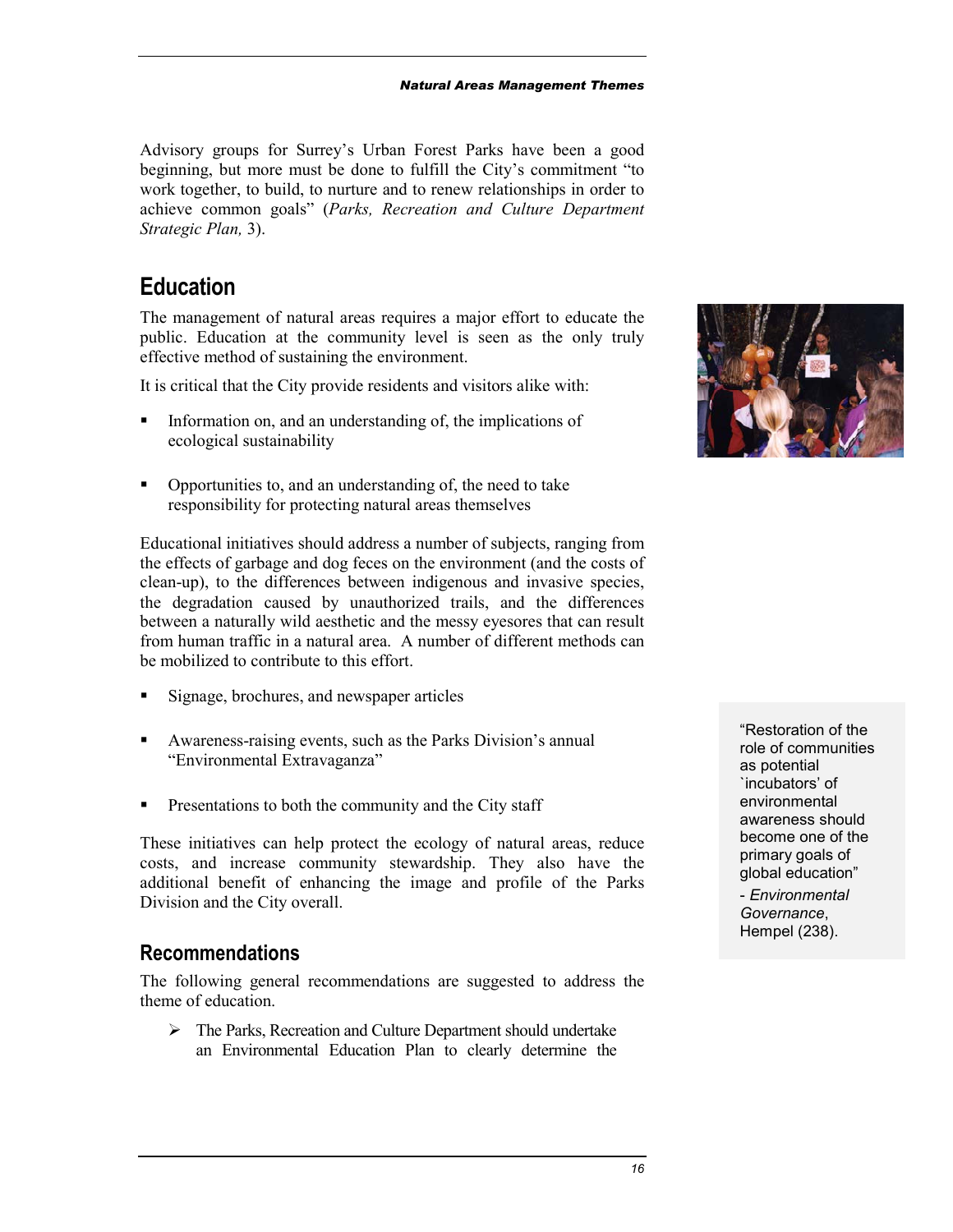<span id="page-16-0"></span>Department's role in providing environmental education and interpretation

- > The Parks, Recreation and Culture Department, and in particular the Parks Division, should be a civic leader in providing natural area education and interpretation opportunities for the general public
- > Collaborate and form partnerships with agencies and stewardship groups in the delivery of educational messages

## **Health, Safety and Liability**

Residents need to know and that they can walk, cycle, jog or ride a horse through natural areas in relative safety. Additionally, the City needs to consider the establishment of operational and maintenance service levels and standards in order to comply with its inherent duty and standard of care in providing for safe natural area experiences, and thereby manage its risk and liability exposure. Measures and standards are recommended throughout various Strategy Sections of the Plan that address providing for public safety and reducing City liability.

## **Recommendations**

The following general recommendations are suggested to address the theme of health, safety and liability.

- > The natural area annual management plans and planning initiatives should comprehensively address the health and safety of park patrons
- > The City's risk and liability exposure should be a high priority in the development of natural area management plans and planning initiatives

## **Aesthetics**

Aesthetically appealing park natural areas are important for a number of reasons. First, through their visual and design features, they generally heighten the enjoyment of these areas for users. Second, aesthetically pleasing parkland signals active vigilance of these areas to park visitors and those who are less sensitive to the environment and thus discourage destructive and negligent behaviours. Effective aesthetics also enhance tourism opportunities, and a well cared for and well-designed park is by itself an effective vehicle for positive public relations.

"Parks and open spaces increase property value – and therefore, tax revenue, on adjacent land; many developers are automatically including parkland and golf courses as marketing features." - *The Benefits*

*Catalogue*, (145).

"The empirical evidence from 20 of the 25 studies reviewed supported the premise that parks and open space contributed to increasing proximate property values."

-John L. Crompton, *Parks and Recreation Magazine*, (January, 2001).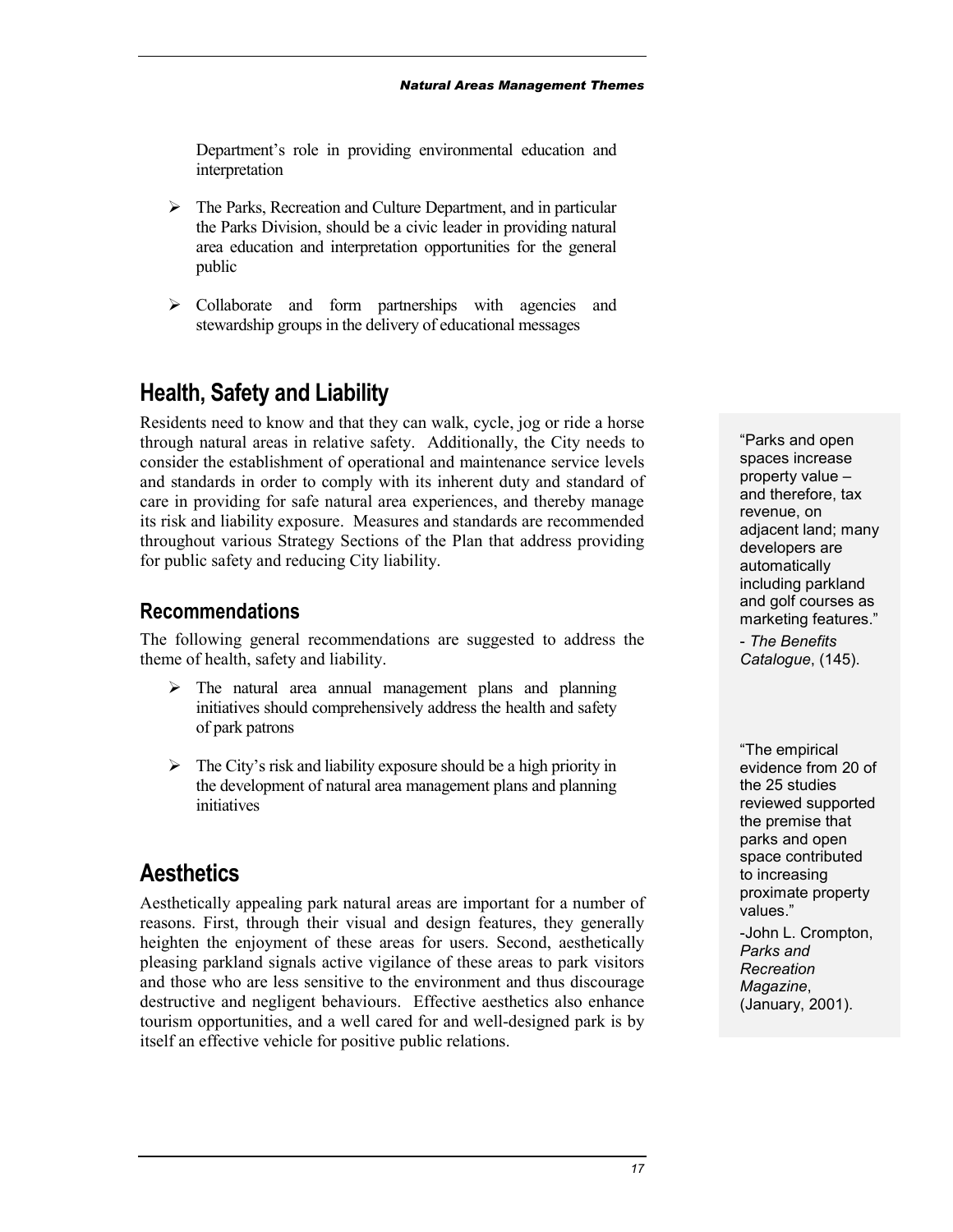<span id="page-17-0"></span>Community involvement and awareness should help reduce the unsightly messes left by illegal dumping, trail destruction and make a strong contribution to the City's image. Increased awareness will also help residents and visitors learn the distinction between undesirable unruliness and the desirable natural wildness of foliage.

## **Recommendations**

The following general recommendations are suggested to address the theme aesthetics in natural areas.

- > The aesthetic qualities of park natural areas should be founded on the cornerstone principle of sustainability and be measured in consideration of the value of natural areas
- -Management programs and initiatives to increase aesthetic appeal of park natural areas should be implemented to concurrently address the issues of ecological destruction and respect for natural areas

## **Preservation of Property Values and Economic Development**

There are a number of economic motivations for preserving Surrey's natural areas. Residents of Surrey are inherently motivated to protect the value of their properties. A healthy, well-maintained park system is also a proven amenity that enhances and increases the livability of a community. Additionally, eco-tourism and activities associated with enjoyment of park natural areas, such as bird watching and cycling, can attract tourists that substantially contribute to the economic development of the City. Throughout the Natural Area Management Plan there are many recommendations that will support the preservation of property values, increase livability and socio-economic values, and assist the City's economic development.

## **Recommendations**

The following general recommendations are suggested to address the theme of preservation of property values and economic development.

- > The management plans and planning initiatives for natural park areas should consider the impact and potential for maintaining and increasing the livability and socio-economic values of the community
- > The City should recognize the value of eco-tourism and undertake initiatives that attract tourists to the City to enjoy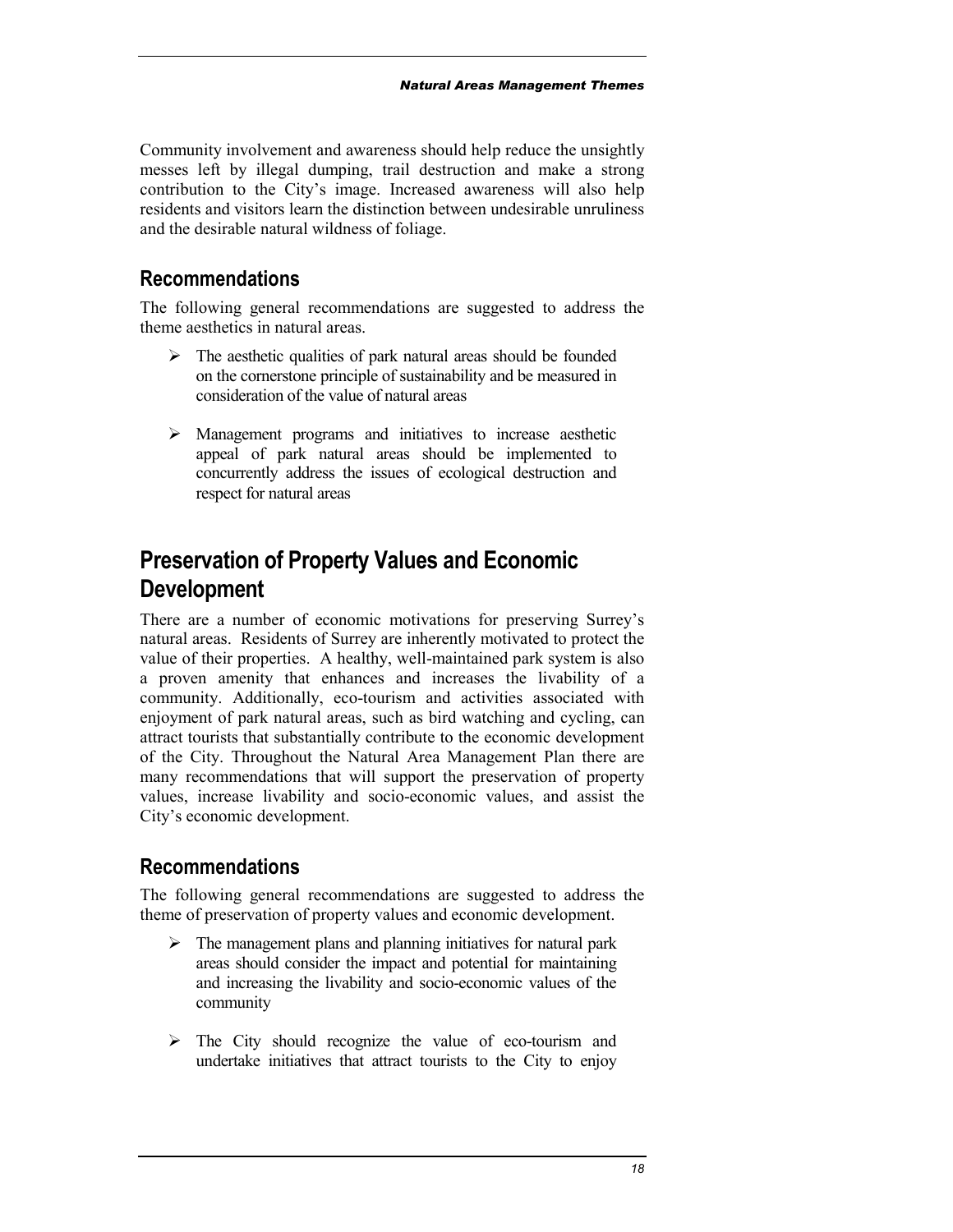<span id="page-18-0"></span>outdoor activities and are compatible with the cornerstone principle of sustainability

## **Conflict Management**

The Plan addresses a number of potential and real issues of conflict that arise over park natural area use. These include disagreements over liability for tree hazards incidents, user conflicts in parks (e.g. dog owners, cyclists, pedestrians) or problems of resident encroachments into parks (e.g. fences). Again, community involvement, good public relations, and effective education strategies can often successfully prevent or diminish the intensity of such conflicts.

## **Recommendations**

The following general recommendation is suggested to address the theme of conflict resolution in the use of park natural areas.

-Publicly inclusive conflict resolution processes should be undertaken, to ensure the principles, strategic directions, goals and objectives of the Natural Areas Management Plan are fully considered in decision-making

## **Cost-Effectiveness**

Throughout the process to formulate a wide range of the Plan's recommendations and standards, strong consideration was given to ensuring they were both cost effective and efficient. The Plan is intended to continually address the need to provide services in a challenging financial climate. From emphasizing improved maintenance and construction techniques, to increased volunteerism, and recommending consolidation of natural area management into one team of technically trained staff.

## **Recommendations**

The following general recommendations are suggested to address the theme of cost-effectiveness.

- -Natural area management operations work-plans and development projects should be implemented with cost-effective strategies
- -In addition to general tax revenues, alternate funding sources should be actively pursued to conduct natural area management programs and initiatives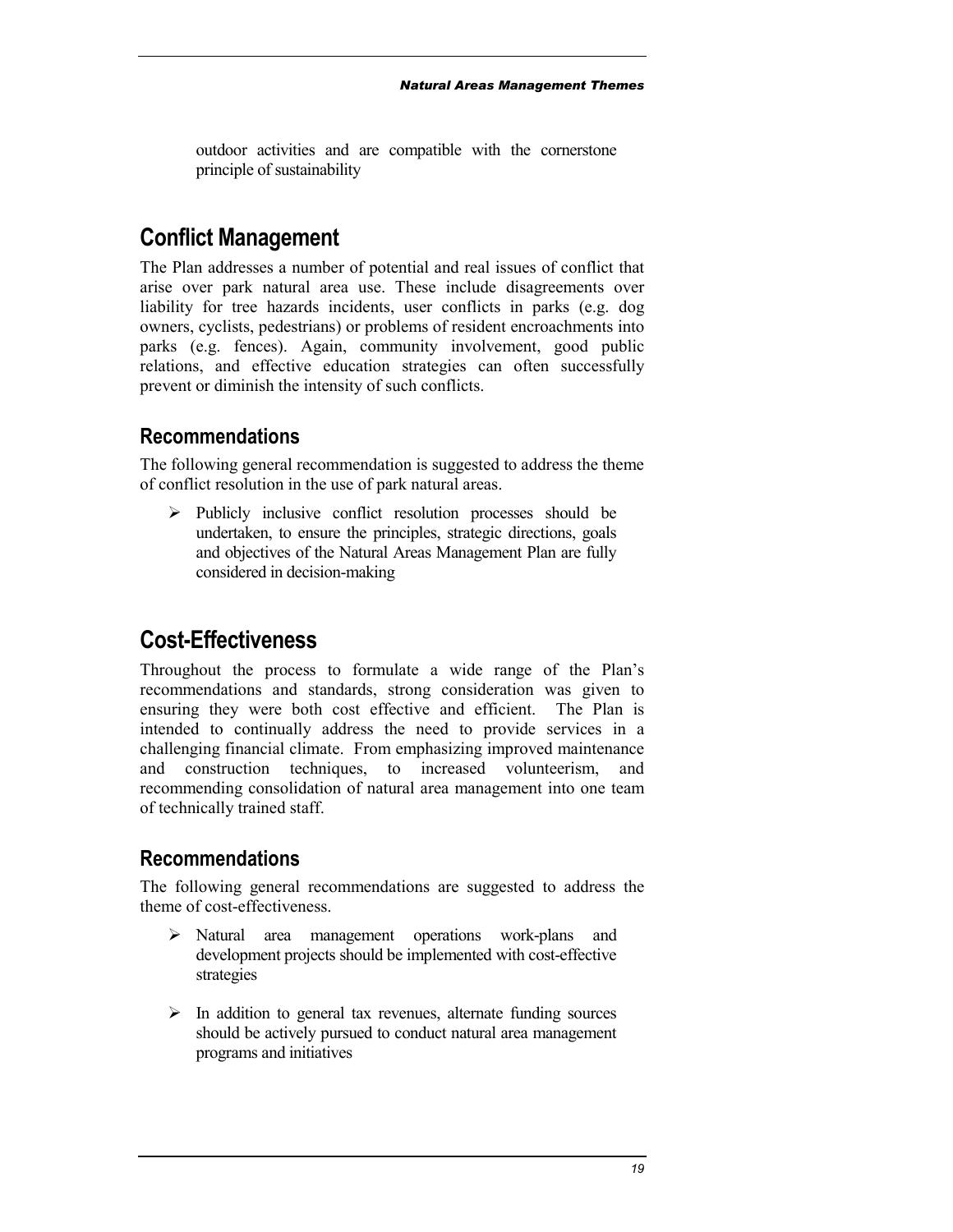<span id="page-19-0"></span>-Partnerships with corporate, not for profit and other government agencies should be actively pursued to assist with the management of natural areas

## **Biodiversity Conservation**

The health of the planet depends upon conserving biodiversity and sustaining the viability of ecosystems. The City's park natural areas are representative of a rich variety of habitats, including forests, grasslands, meadows, wetlands, rivers and intertidal zones. These habitats support 1,000's of species of vegetation and fauna.

Natural areas are an integral part of the biodiversity 'puzzle', acquisition, and management of natural areas should consider the critical need to conserve biodiversity.

## **Recommendations**

The following general recommendations support the theme of biodiversity conservation.

- > Acquire a wide variety of natural areas for parkland that are representative of the diverse habitats within the City and region
- > Implement natural area resource management plans that directly support the need to conserve and promote biodiversity
- > Identify threatened and endangered species and habitats within natural areas as a management priority.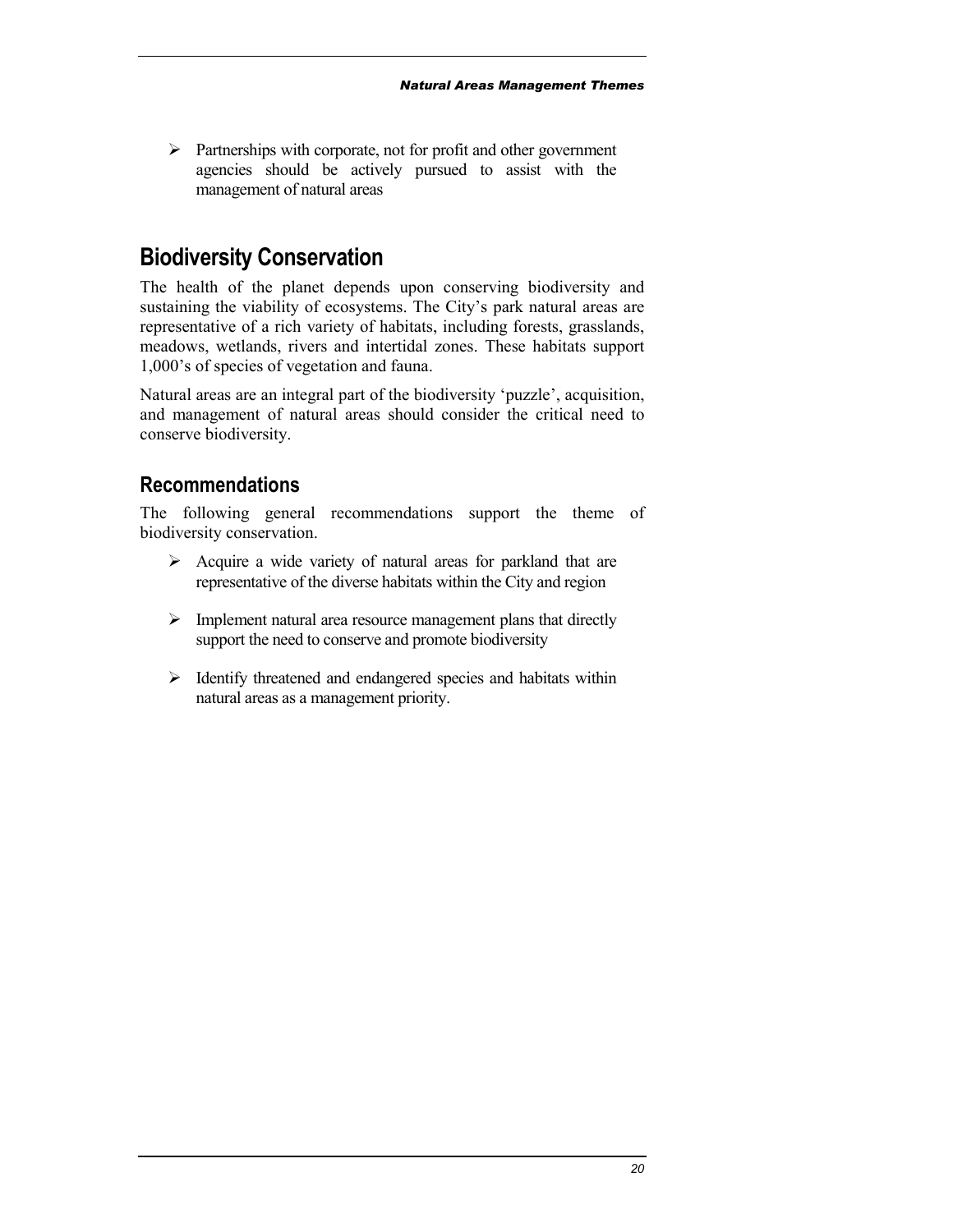# <span id="page-20-0"></span>Strategic Thrusts

The following is a summary of seven strategic thrusts for managing Surrey's natural areas. For a comprehensive analysis of each strategic thrust, complete with operational program recommendations and detailed issue analysis, please refer to their stand-alone documents, which are available upon request.

# **Vegetation Management Strategy**

Many natural areas have been seriously disrupted by rapid growth and development, and most have been somewhat disrupted. Some species have been eliminated, and many are now endangered or threatened, resulting in a significant loss of biodiversity. To compound this degradation, new aggressive plant species have been introduced into these areas, further displacing native vegetation and animals. Counterproductive management practices have also compromised Surrey's natural area vegetation resources. For example, a lack of resource inventory, non-ecosystem-sensitive management objectives, and nonadaptive planning and development have all exacerbated the problem.

## *Principles for Vegetation Management*

The following principles provide the philosophical foundation for the development of a strategic direction, goals and objectives for vegetation management in park natural areas. The informing principles are that the vegetation:

- - Constitutes a valuable global, regional, and community resource, and is critical to wildlife habitat
- **Essential to sustainability and biodiversity**
- Contributes significantly to park experiences
- Contributes significantly to the cultural and heritage values of the City

## *Strategic Direction for Managing Vegetation*

The primary strategic direction is to protect, preserve and enhance the native vegetation communities, providing for both wildlife habitat and worthwhile recreational opportunities.

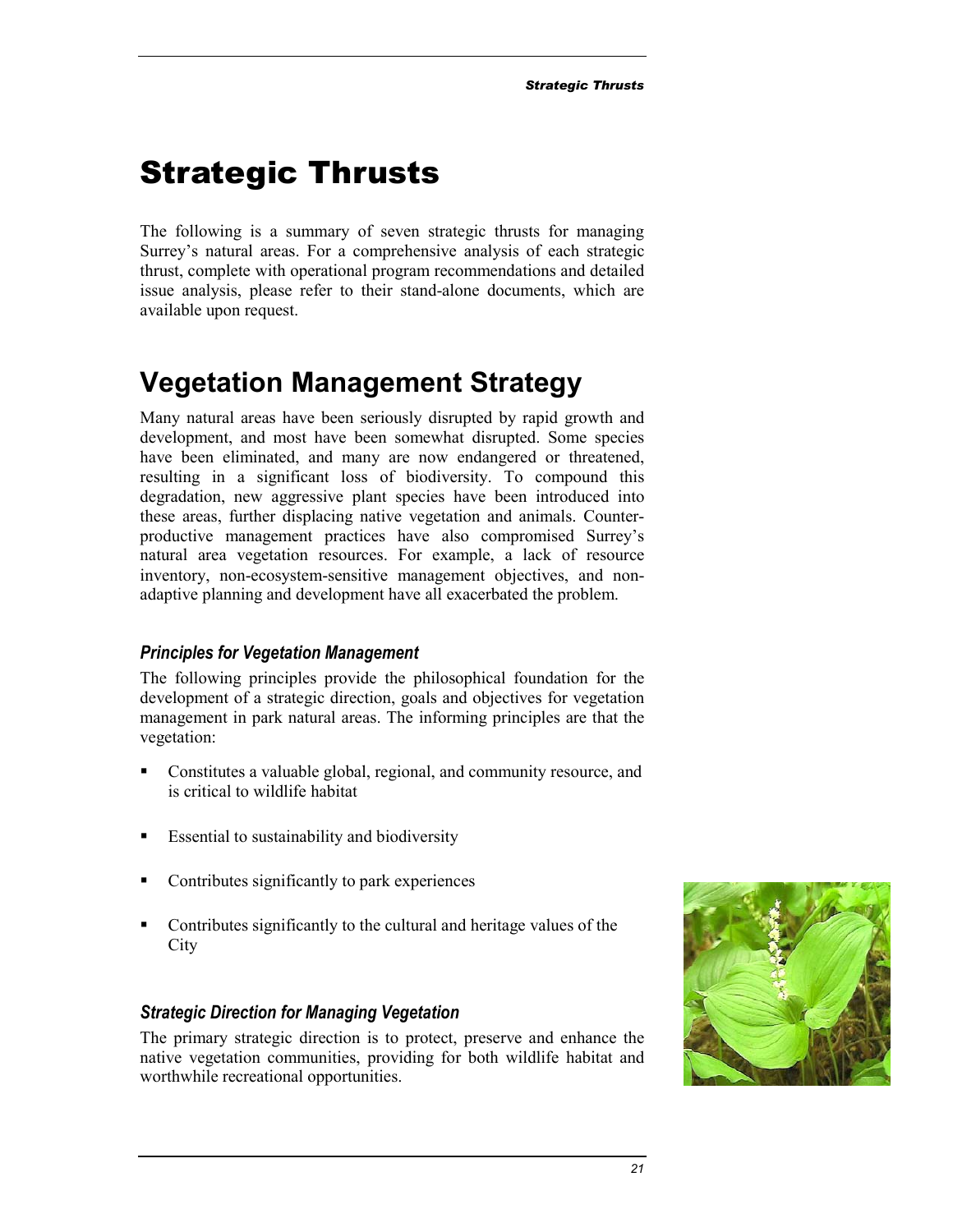## <span id="page-21-0"></span>**Recommendations**

To achieve this direction it is recommended that the City:

- > Adopt a sustainable approach to managing natural area vegetation
- > Integrate vegetation resource management plans with other natural area resource management plans and initiatives
- -Actively intervene and manage the vegetation resource to achieve sustainability
- > Conduct and maintain an inventory of natural areas
- > Implement annual vegetation management programs to ensure the long-term sustainability of the resource
- > Monitor the condition of the vegetation resource over a long time
- > Regenerate and restore the vegetation resource by conducting activities such as planting
- > Control and eliminate invasive plant species
- > Implement a zero tolerance for private property encroachments onto natural areas
- -Develop site-specific integrated management plans for natural area parks
- > Undertake to educate the general public about the requirements of natural area vegetation

# **Fauna Management Strategy**

Surrey's diverse array of landscapes and natural features provide important habitat for a wide range of wildlife species. While the City has identified and mapped environmentally sensitive areas, there has been relatively scant attention paid to the specific needs of wildlife, with perhaps the exception of fish resources. It is now time for the City to take a leadership role in preserving and enhancing the health of fauna resources to protect habitats and ecological functions. Surrey's natural areas provide a number of important features that directly and indirectly support wildlife resources. Some of these are as follows:



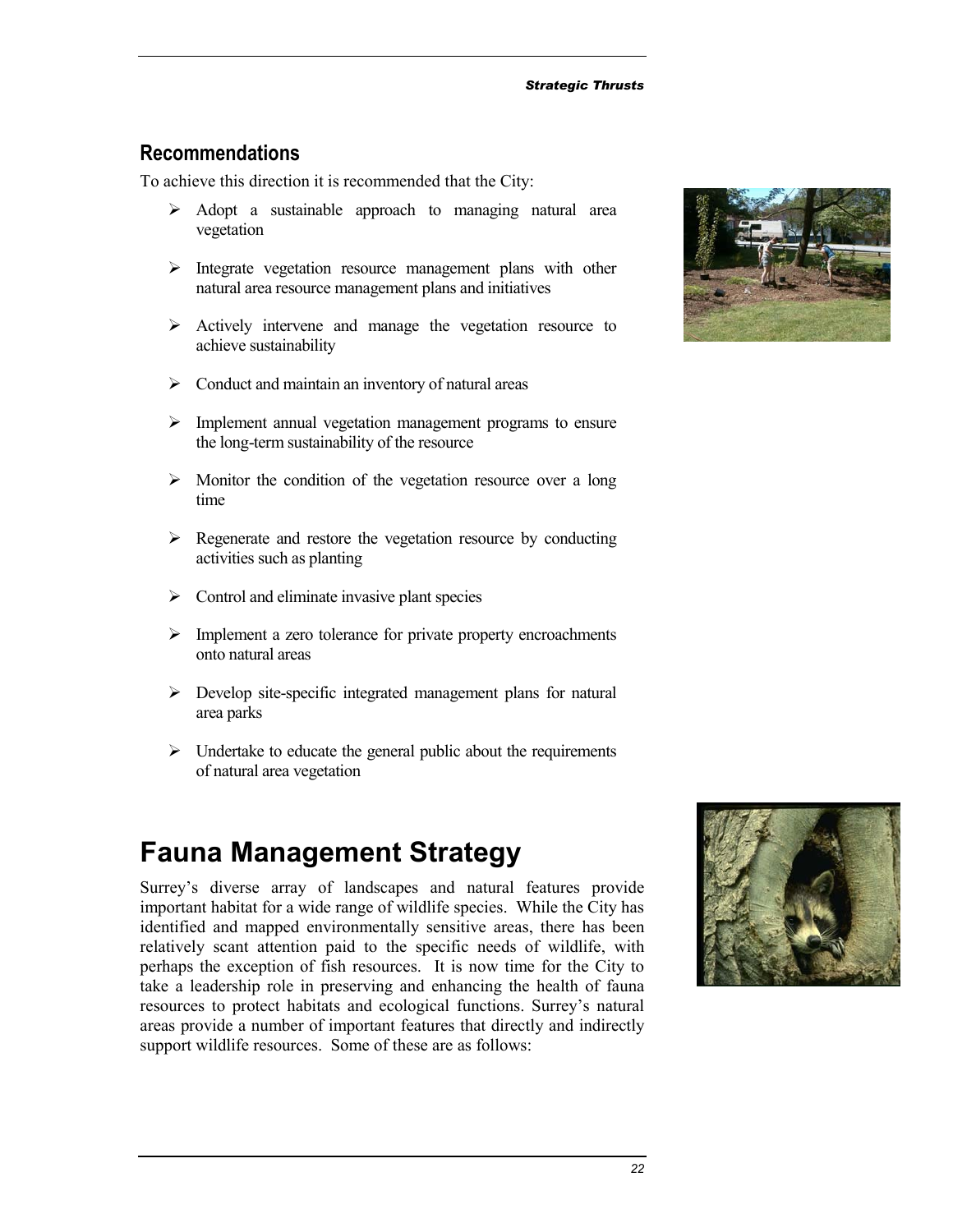#### *Strategic Thrusts*

- - Habitats for common, rare, endangered or uncommon fish and wildlife species (both resident and migratory)
- -Travel corridors and resting places for migratory species
- -Breeding and nesting areas for colonial species
- -Areas for research, education, and enjoyment of wildlife
- -Genetic diversity and species richness

Just as the City accepts its role in providing for recreational amenities within its parkland, such as tennis courts or playgrounds, it also has a mandate to provide for a diverse range of wildlife habitat. Significant environmental, sociological and economic benefits accrue from adopting this strategic direction. Surrey residents expect the City to participate in the care of wildlife, in part to meet the accepted responsibility of environmental sustainability and for their viewing enjoyment.

#### *Principles for Fauna Management*

The following principles provide the philosophical foundation for the development of a strategic direction, goals and objectives for managing fauna in park natural areas. The informing principles are that wildlife in park natural areas:

- -Constitute a valuable community, regional and global resource
- **•** Contribute significantly to biodiversity and environmental sustainability
- -Contribute significantly to park experiences in general
- - Contribute significantly to the cultural and heritage values of the **City**

#### *Strategic Direction for Fauna Management*

The primary strategic direction for fauna management is to acquire habitats and manage natural areas to ensure the long-term viability and diversity of global, regional and local faunal resources. This includes the protection, enhancement and restoration of a range of species and habitats for fish, wildlife, and other fauna.

## **Recommendations**



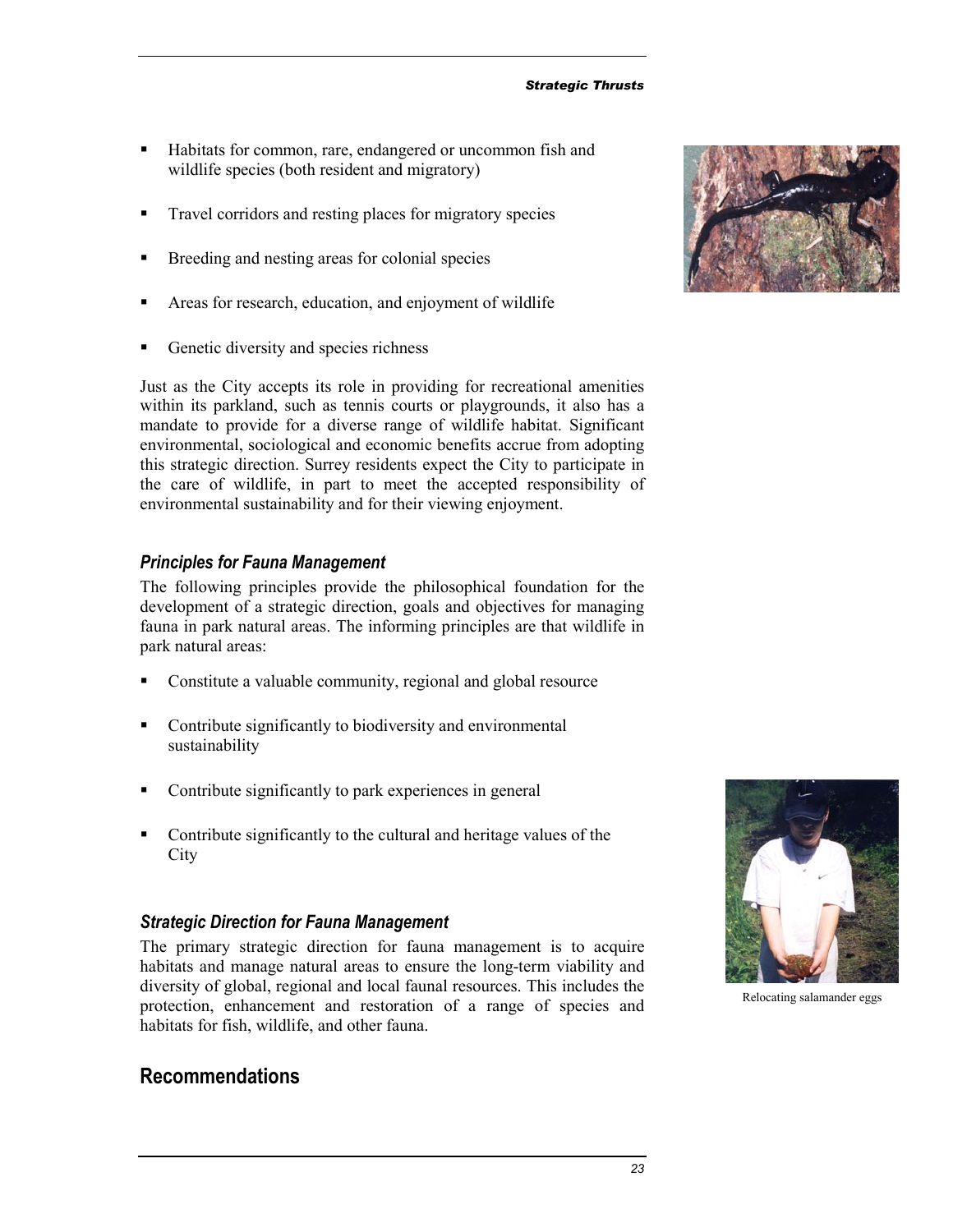<span id="page-23-0"></span>To achieve this direction it is recommended that the City:

- > Acquire a wide range of faunal habitats that promote the principle of biodiversity
- > Identify and designate sensitive wildlife species and habitats to be protected; restrict and prohibit access and recreation to these habitats
- -Utilize management techniques, such as wildlife tree creation, to provide for wildlife
- > Implement the principle of no net loss of habitat when planning for park natural area uses that may negatively impact sensitive wildlife habitat
- -Protect threatened and endangered species habitat
- -Re-introduce extirpated species to appropriate habitat
- > Monitor wildlife populations
- -Integrate vegetation resource management plans with fauna requirements; develop conservation plans
- -Ensure all major park planning processes adequately identify wildlife habitat and resources
- -Undertake habitat restoration, rehabilitation and enhancement initiatives
- > Undertake public education initiatives to develop an understanding of wildlife requirements

## **Access and Recreation Management Strategy**

The greatest challenge facing managers of urban natural areas is the task of fulfilling both the environmental mandate to protect and preserve sensitive ecosystems, and the recreational demands and needs of park users. Recreational activities provide the important values of sensory experiences, solitude and exercise, but they can also be disruptive and destructive to natural systems.

Because these activities are facilitated primarily through trail networks, the Access and Recreation Management Strategy devotes significant attention to the provision and maintenance of trails, giving consideration



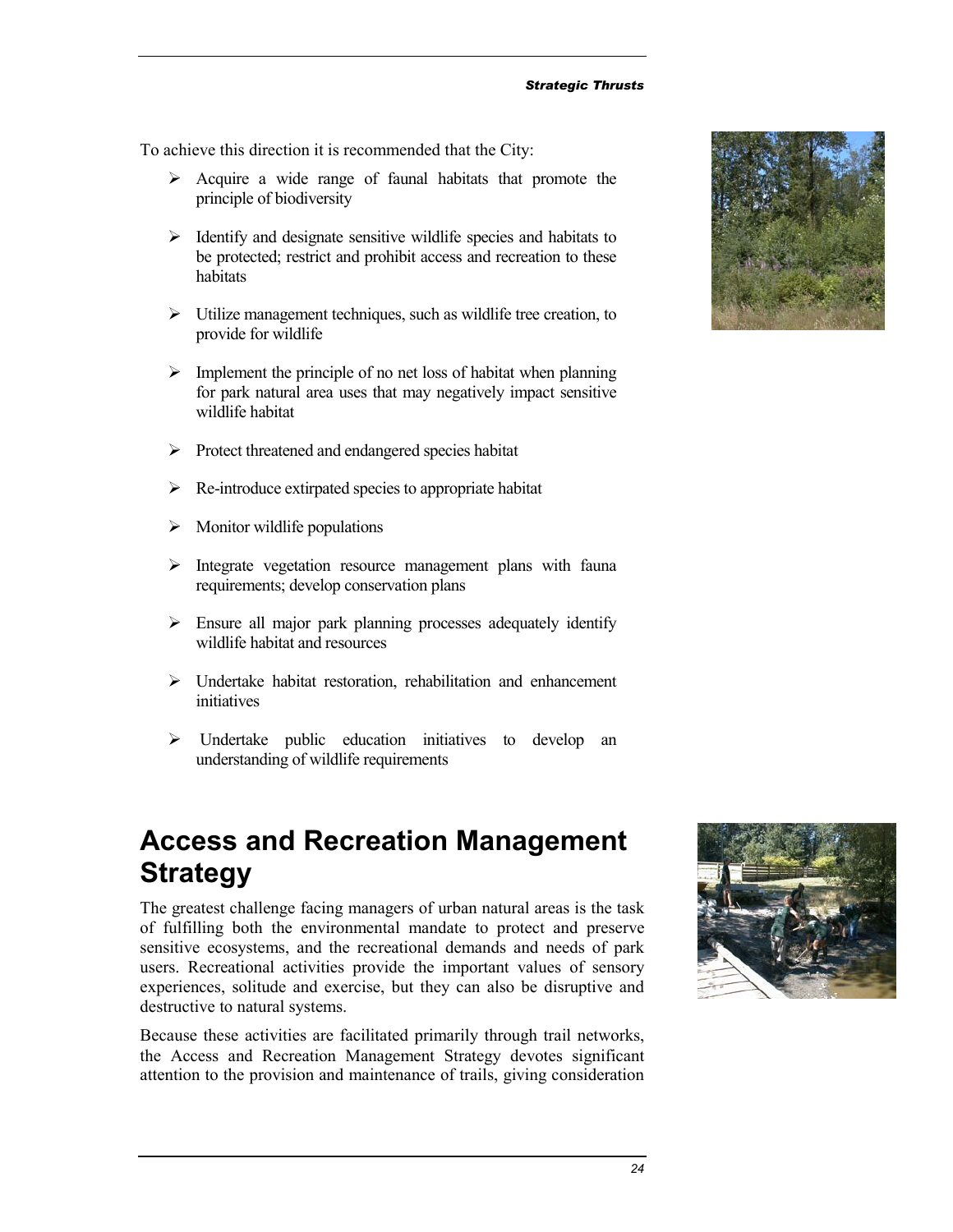to park patron safety and enjoyment, but at the same time trying to minimize or reverse environmental impacts and reduce long-term costs.

#### *Principles for Access and Recreation Management*

The following principles provide the philosophical foundation for the development of a strategic direction, goals and objectives for managing access and recreation in park natural areas. The informing principles are:

- -Natural areas are valuable ecosystems and should be respected
- -Wildlife should be protected
- -Natural area parks benefit of the general public and should be shared
- Fragmentation of natural areas should be limited when providing access
- - Recreational activities must be compatible with the site and should not unduly impact significant habitats and vegetation
- - Recreational activities on one site should be compatible with each other
- -Access and recreation activities should be legitimate and authorized

#### *Strategic Direction for Access and Recreation Management*

The primary strategic direction for managing access and recreation in natural areas is to meet the recreational needs of residents and visitors yet maintain the critically important ecological integrity of natural areas.

## **Recommendations**

To achieve this direction it is recommended that the City:

- -Provide legitimate access and recreational uses of park natural areas for people of all abilities
- > Provide a high quality trail system as per the standards and specifications in the Access and Recreation Management Strategy document
- > Comprehensively plan for access and recreation activities in park natural areas





020 - Elgin Heritage Park

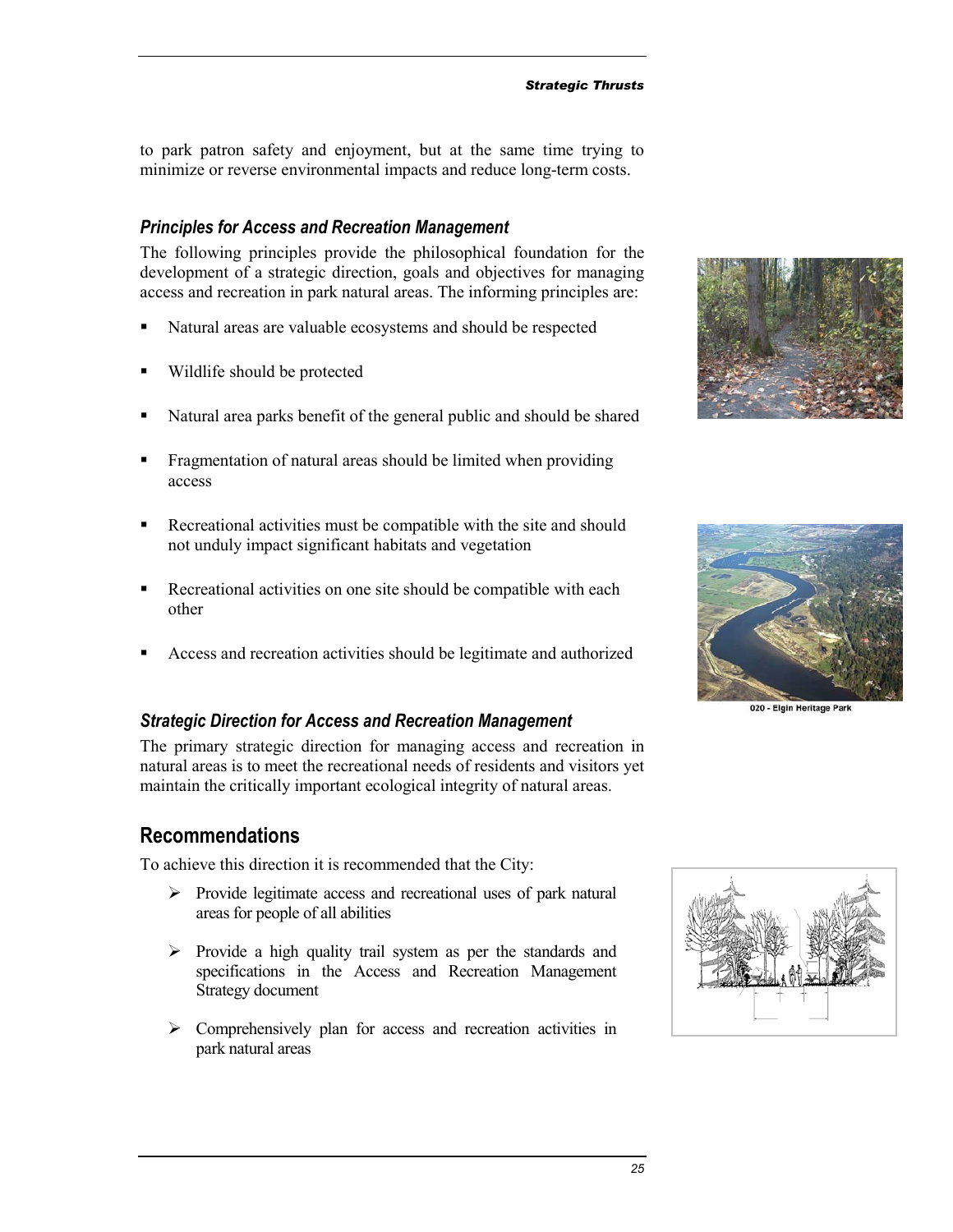- <span id="page-25-0"></span>> Implement maintenance and operational work plans that facilitate safe use of natural areas by the public
- -De-commission unauthorized trails and reverse illegitimate uses of park natural areas (such as private property encroachments)
- > Implement the dog access strategy as found in the Access and Recreation Management Strategy
- -Integrate access and recreation plans with vegetation and fauna resource plans

## **Tree Hazard Management Strategy**

Trees in Surrey's parks can present potential danger to person and property simply because, by their nature, they decay and die. In Surrey's natural areas, such dangerous conditions can occur on trails and in places where forests are adjacent to private property, urban and rural roadways, and other similar "targets" that could be damaged in the event of a tree failure.

The Risk Management Division of the City reports that tree failures and incidents are the third highest cause of claims, after roads and drainage claims, and that these claims have shown a steady increase over the last five years, by approximately 400%.

The purpose of the tree hazard management strategy is to manage tree failure risk, reduce liability, enable good conflict management, enhance forest ecology, and provide an overall reasonable standard of care in managing tree hazards in natural areas.

#### *Principles for Tree Hazard Management*

The following principles provide the foundation for the development of a strategic direction, goals, objectives and management program for tree hazard in natural areas. The informing principles are that:

- -The City has a duty and standard of care in managing tree hazards
- - The tree hazard management programs should be conducted using ecologically sensitive techniques

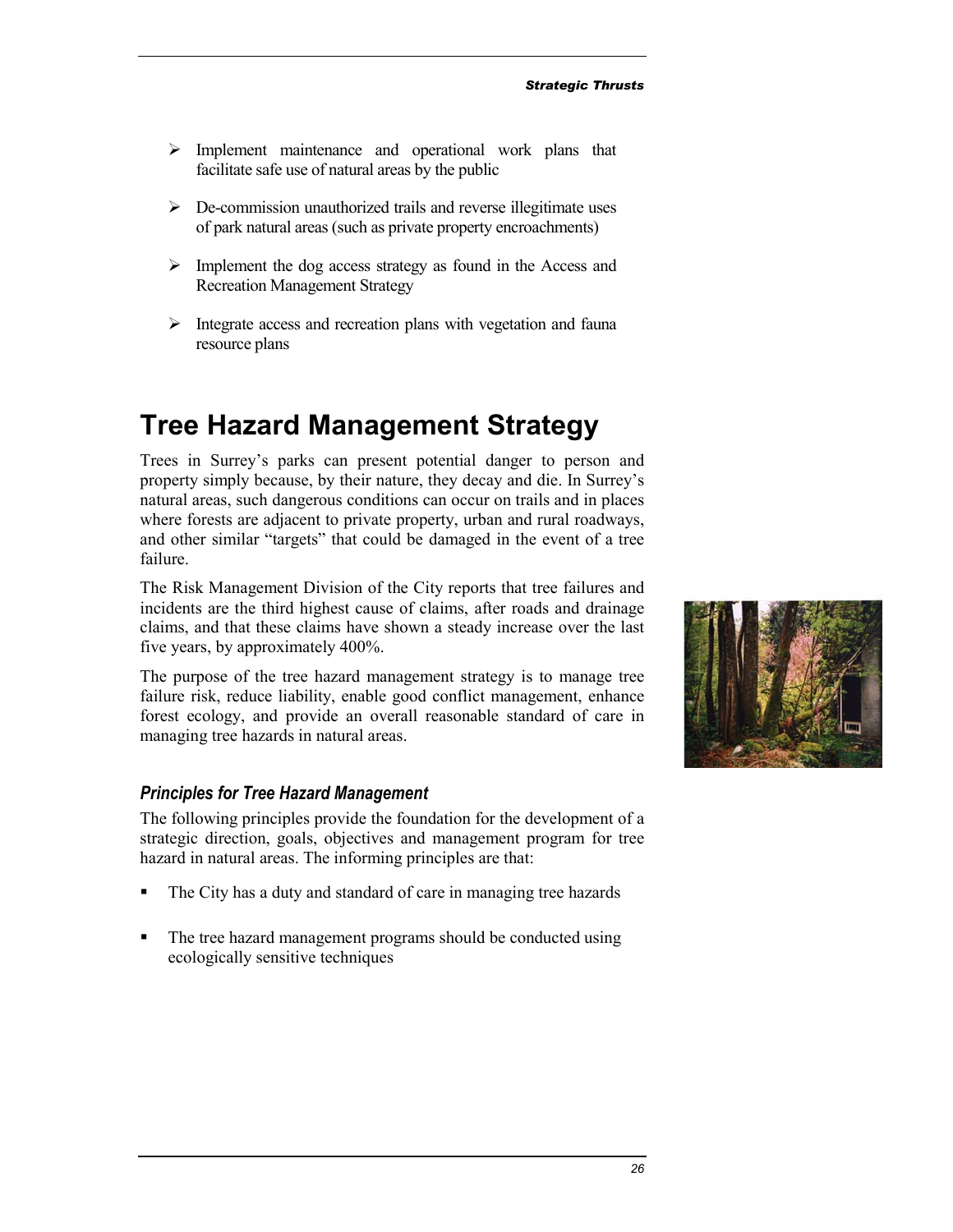#### *Strategic Thrusts*

## <span id="page-26-0"></span>*Strategic Direction for Tree Hazard Management*

The primary strategic direction for managing tree hazards, is to provide for safe use, reduced corporate liability and increased benefits to natural area ecosystems.

## **Recommendations**

To achieve this direction it is recommended that the City:

- -Prevent tree failures by planning and designing parks that consider potential risks from wind throw and tree failure
- -Prevent tree failures by protecting trees during development and construction
- -Prevent unnecessary damage to trees by adopting appropriate park maintenance practices
- > Inform park users of the risks and dangers so they can make informed decisions about entering and using natural areas
- > Conduct regular and prioritized scheduled inspections of park natural areas for tree hazards
- > Respond to requests for tree hazard inspections in a timely manner
- > Conduct tree hazard assessments in accordance with industry standards
- -Prescribe hazard tree abatement work that not only eliminates the hazard, but also contributes to ecological health
- > Implement tree failure tracking and pattern analysis

# **Fire Management Strategy**

Logging history, combined with long-term fire suppression, has substantially altered natural succession within many of the natural areas of Surrey. Fuel accumulation, close proximity to private property and introduced species have all contributed to undesirable changes in the forest fuel complex. In the absence of a fire management program, there is a high probability that the risk of fire will increase in many of the natural area ecosystems of Surrey.

In Surrey, of greatest concern is the large percentage of fires that are deliberately set in close proximity to facilities and structures adjacent to



Illegal fire pit



Tree failure due to poor structure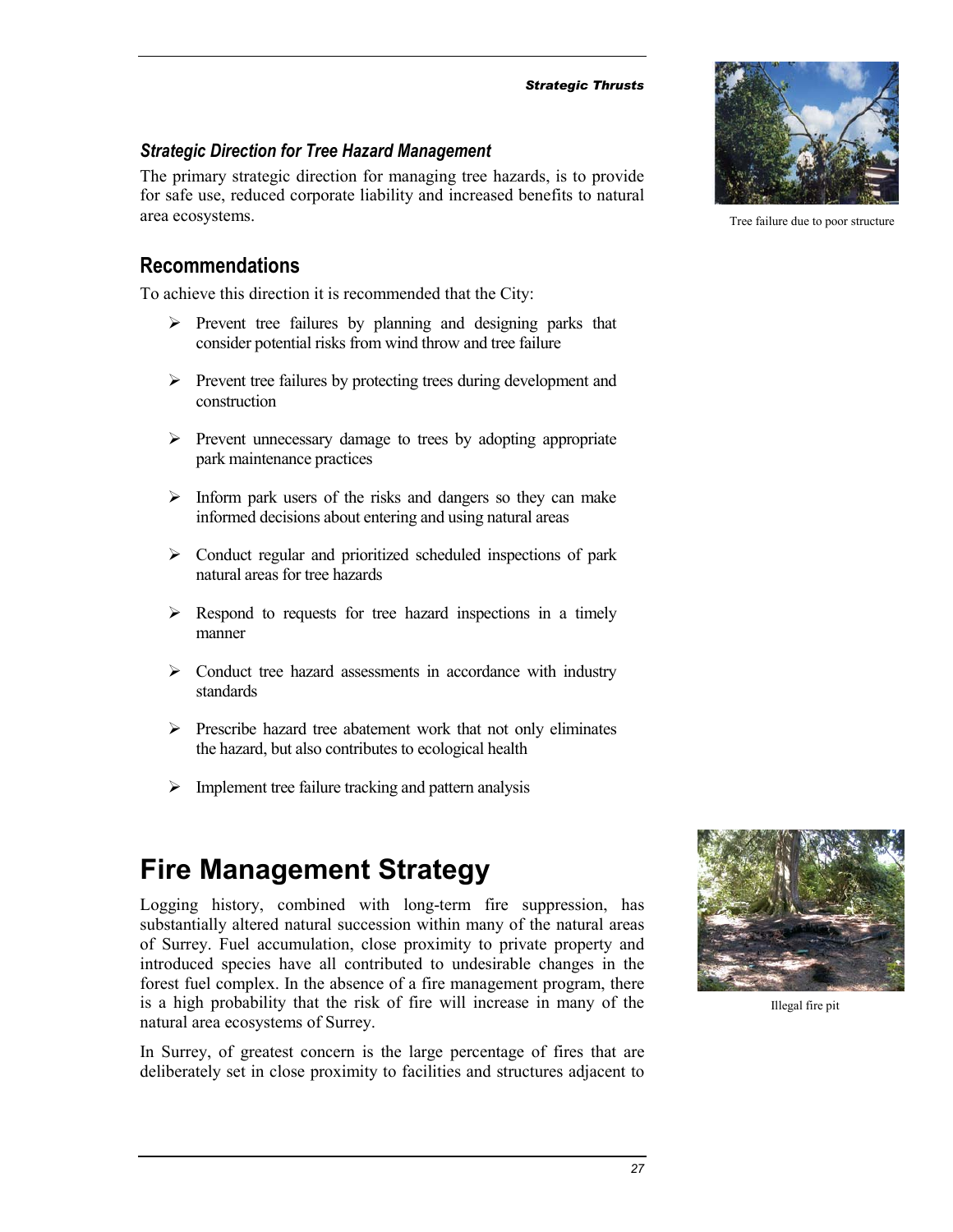or within natural areas. These types of fires pose the greatest risk to property and public safety, and are considered the most difficult to control.

#### *Principles for Fire Management*

The following principles provide the platform for the development of a strategic direction, goals, objectives and management program for fire management in natural areas: The informing principles are:

- -Preserve and protect the integrity of natural area ecosystems
- Protect human life and private property

#### *Strategic Direction for Fire Management*

The primary strategic direction for managing fire in park natural areas is to protect people, ensure the long term conservation of natural areas; protect habitat and wildlife; reduce fire hazard; ensure a high level of preparedness for fire suppression and to minimize liability.

## **Recommendations**

To achieve this direction it is recommended that:

- > The Parks, Recreation and Culture Department be responsible for all fire-related inventory, mapping, assessment, prevention, detection, and rehabilitation
- > The Surrey Fire Department is to be responsible for initial attack, suppression, and mop-up of all fires
- > The Parks, Recreation and Culture Department work closely with the Fire Department in all aspects of the fire management strategy
- A comprehensive inventory of fire risk be undertaken
- > Prioritized prevention activities be undertaken based on the risk inventory
- > Implement fire detection activities and initiatives
- Fire suppression and mop-up be consistent with other natural area management goals (i.e., vegetation and fauna)
- > Fire rehabilitation be conducted promptly and appropriately from an environmental and ecological perspective



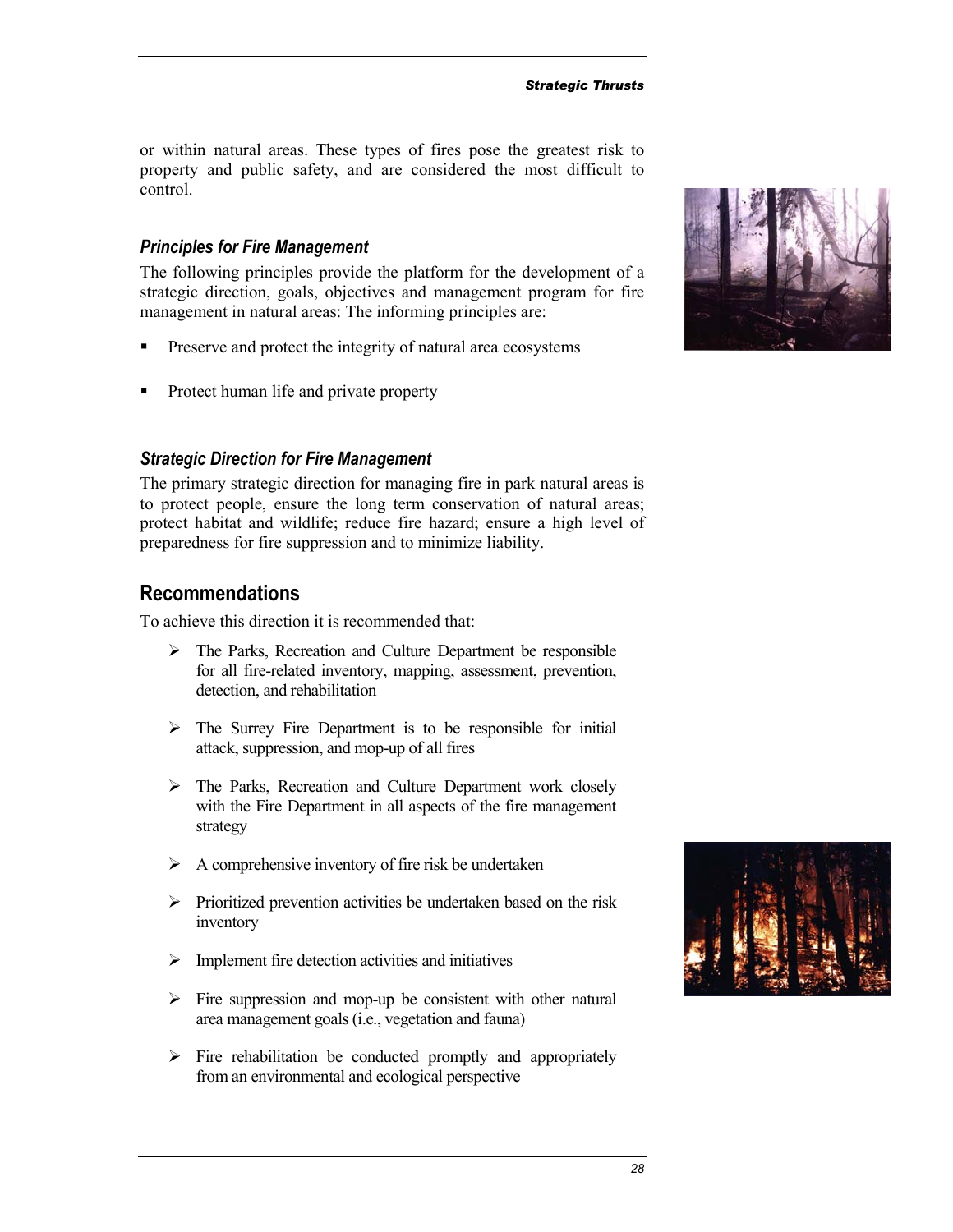*29*

<span id="page-28-0"></span>> Public education programs be developed to increase awareness of risk and consequences of fire in park natural areas

# **Coarse Woody Debris Management Strategy**

Coarse woody debris (CWD) provides a nutrient source that is essential for living plants to begin their lifecycle. It is made up of dead and downed wood such as logs, uprooted stumps, large branches and coarse roots, in all stages of decomposition. The arrangement, diversity, distribution and relative abundance of CWD are critical in the maintenance of a healthy natural area.

Over time, there has been a serious decline in the abundance and diversity of CWD in natural areas, particularly within forest ecosystems, in Surrey. Logging and park management practices, and even residents themselves, have contributed to this deficiency. In the past, park management has tended to focus on making the forest "clean" and "tidy," and residents have often hauled away large branches and logs for disposal at landfills.

## *Principle for Managing Coarse Woody Debris*

The following principle provides the foundation for the development of a strategic direction, goals, objectives and management program for coarse woody debris management in park natural areas: The informing principle is:

• Coarse woody debris is an integral part of healthy natural area ecosystems

## *Strategic Direction for Coarse Woody Debris Management*

The primary strategic direction for managing CWD in natural areas is to integrate CWD into the stewardship of natural areas to maximize natural area ecosystem health and contribute to sustaining or enhancing biodiversity.

## **Recommendations**

To achieve this direction it is recommended that the City:



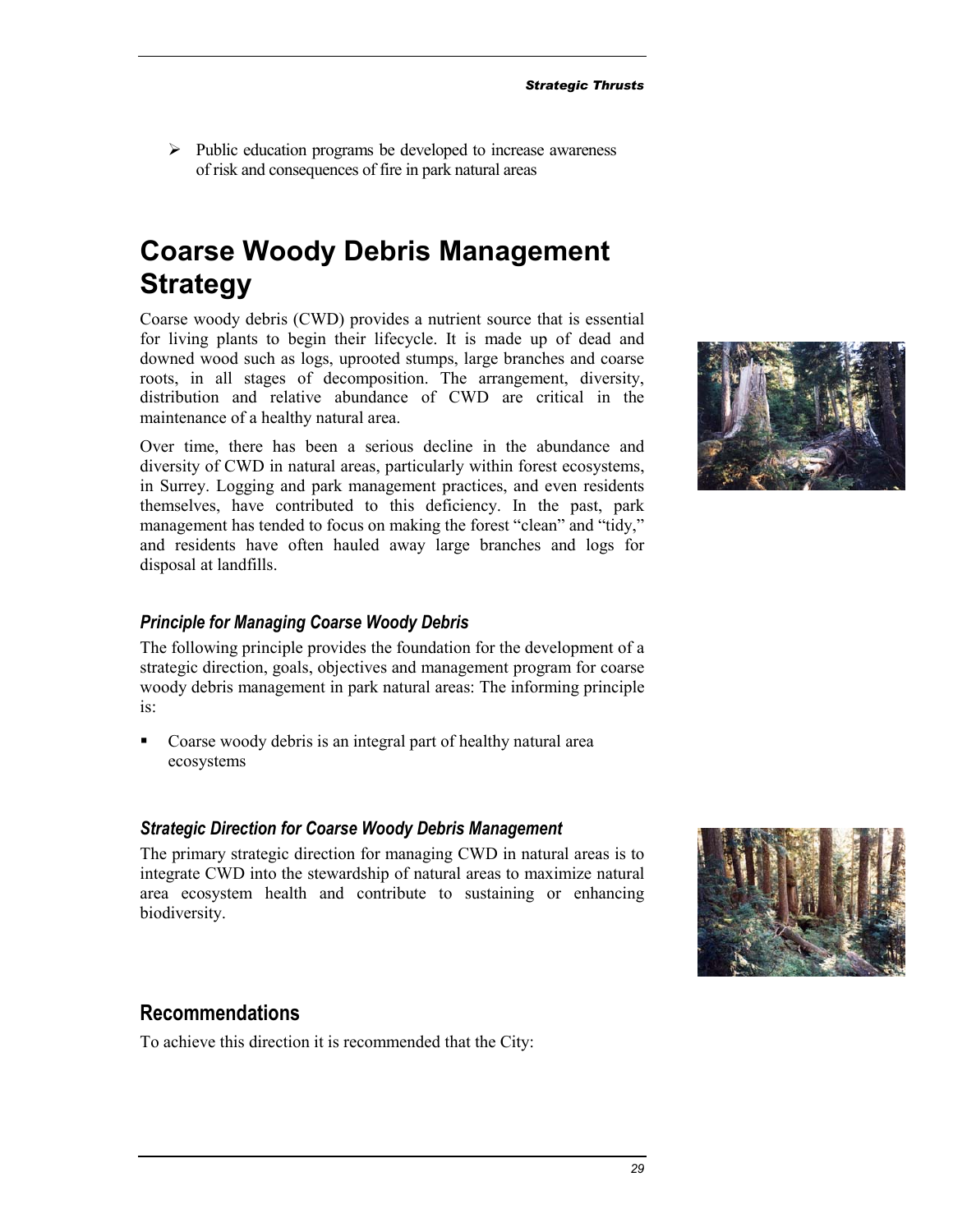- <span id="page-29-0"></span>> Adopt coarse woody debris guidelines, standards and specifications found in the CWD Management Strategy document.
- > Establish a balance between ecosystem health, public safety and aesthetics when providing for CWD in natural areas.
- > Establish CWD as an integral part of vegetation and fauna management.
- Educate the public on the values of CWD.
- > Conduct regulatory and enforcement activities to limit the removal of wood from natural areas.
- > Re-introduce CWD to natural areas deplete of coarse woody debris.
- > Enhance CWD by cutting, shaping and companion planting.

# **Yard Waste and Refuse Management Strategy**

Surrey's natural areas are frequently viewed as vacant, derelict lands and are often used for disposal of unwanted refuse. With its large inventory of natural areas in an urbanized environment, Surrey experiences a high incidence of illegal dumping. Residents and commercial and industrial contractors often opt for illegal dumping as an easy method of waste disposal. Such dumping in natural areas results in a very high cost to the environment. In most cases, the wastes contain harmful substances that will negatively affect the fragile habitats of natural areas. These negative impacts include unsightly messes, unpleasant odours, pollutants, pest rodents and insects, erosion, invasive species, hazard trees, and root damage—with the further effects being lowered property values and costly clean up.

#### *Principles for Yard Waste and Refuse Management*

The following principles provide the platform for the development of a strategic direction, goals, objectives and management program for yard waste and refuse debris management in park natural areas. The informing principles are that:

- Ecological and social values of natural areas are to be preserved

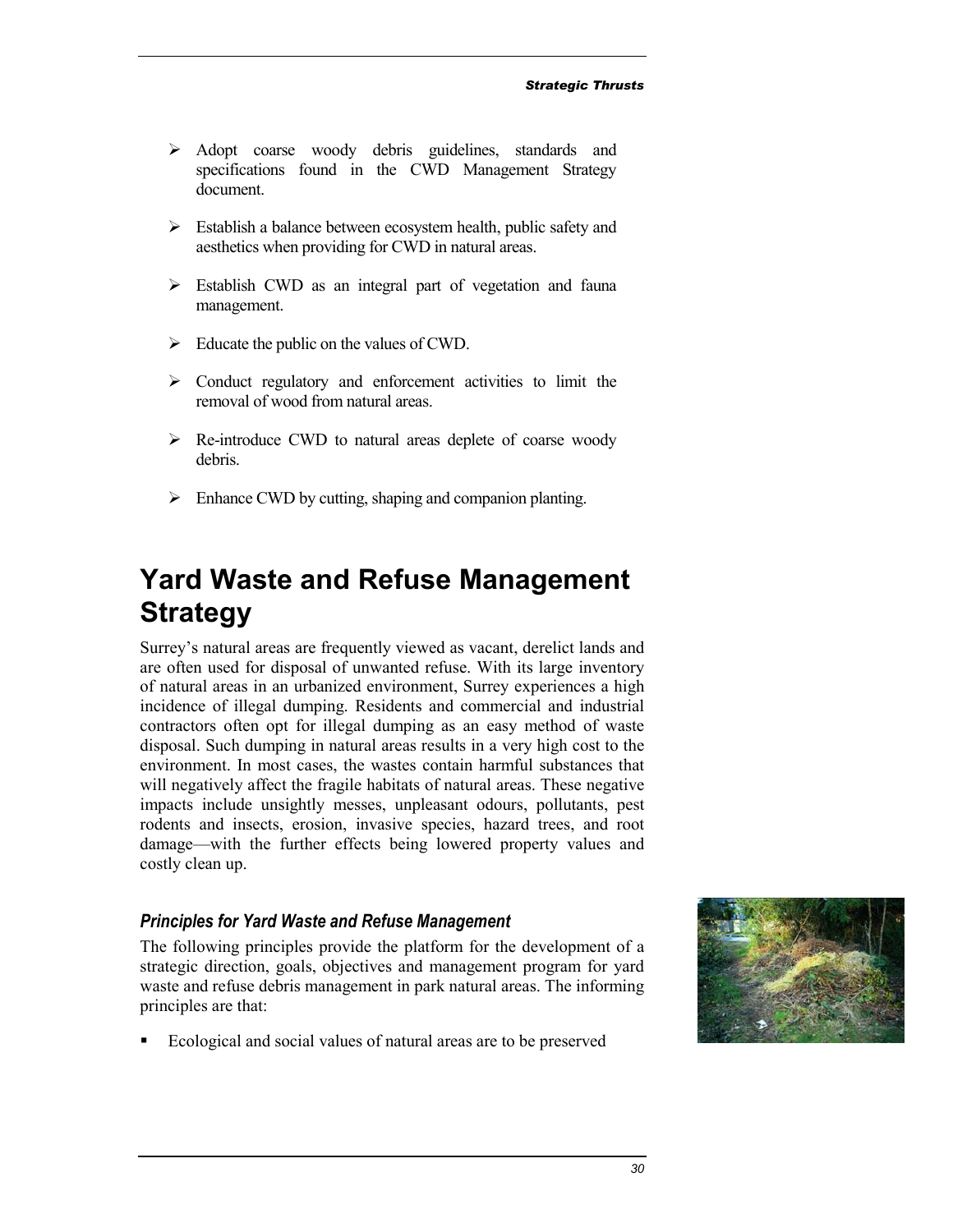- Yard waste and refuse threaten natural area ecological and social values

#### *Strategic Direction for Yard Waste and Refuse Management*

The primary strategic direction for managing the deposition of yard waste and refuse in natural areas is to implement programs that change public perception and attitude to reduce the incidence of dumping in natural areas and conduct activities to reverse the impact of dumping in natural areas.

## **Recommendations**

To achieve this direction it is recommended that the City:

- -Conduct educational and informational initiatives aimed at changing public perceptions and attitudes toward natural areas
- > Implement the yard waste and refuse management operations program found in the *Yard Waste and Refuse Management Strategy* document
- -Develop strong community and neighbourhood relationships for stewardship of natural areas
- > Immediately devote resources to removing waste from natural areas
- > Change current park operation and maintenance practices where 'spoil' is indiscriminately deposited in natural areas
- > Adopt a zero tolerance for the deposition of wastes into natural areas unless approved by the land managers, currently the Urban Forestry and Environmental Services Section of the Parks Division
- -Develop a Parks Division organic-waste disposal program
- > Utilize existing regulations and by-laws to fine and prosecute offenders



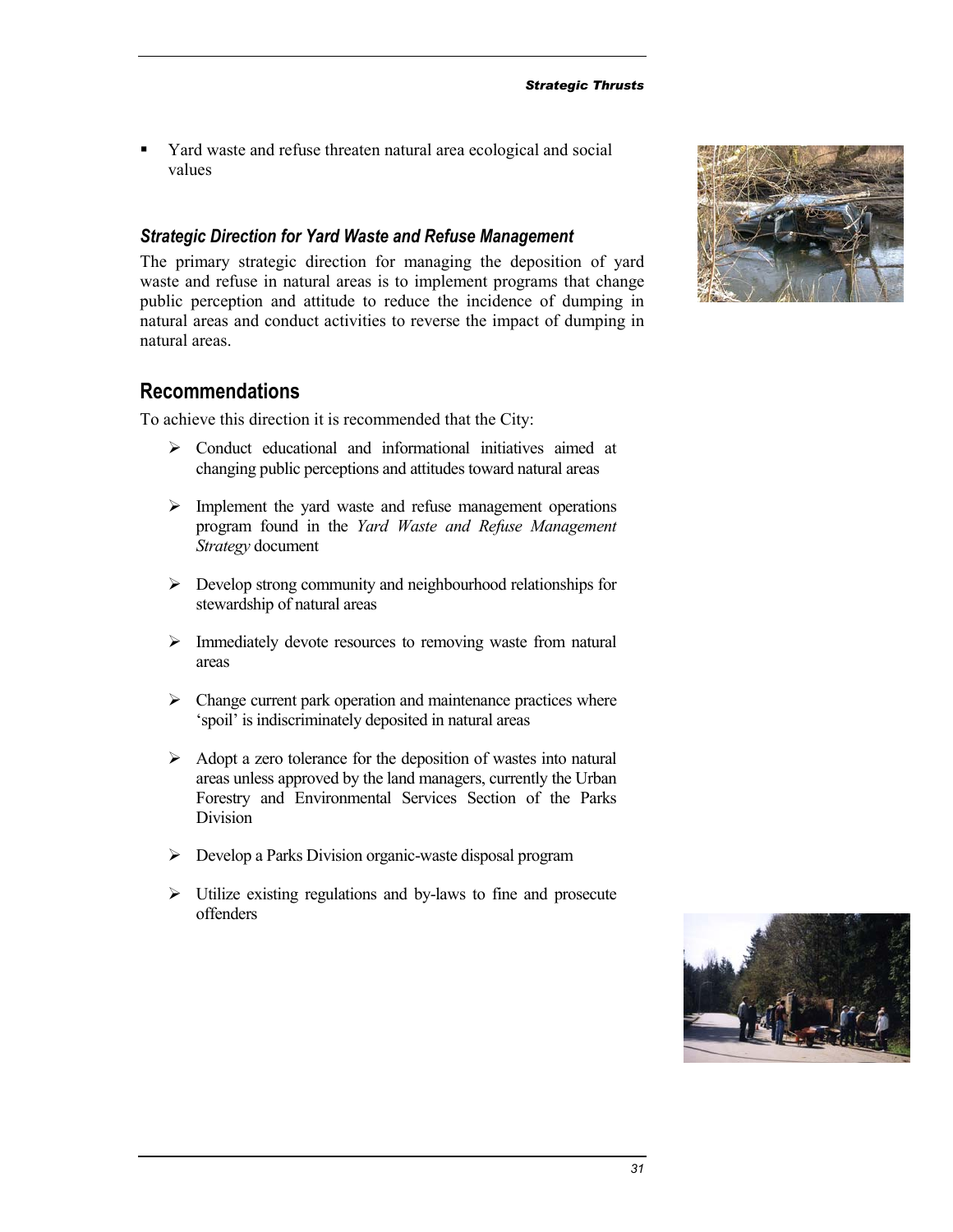# <span id="page-31-0"></span>References

—. *The Brundtland Challenge and the Cost of Inaction.* Eds. A. Davidson and M. Dence. The Royal Society of Canada. Halifax: The Institute for Research on Public Policy, 1988.

—. Caring for the Earth: A Strategy for Sustainable Living. Gland, Switzerland: IUCN, UNEP, and WWF, 1991.

—*. Dictionary of Natural Resource Management*. Eds. Julian and Katherine Dunster. Vancouver, UBC Press, 1996.

—. *An Economic Framework for Sustainability*. British Columbia Round Table on the Environment and the Economy, 1993.

Hempel, L.C. Environmental Governance: The Global Challenge. Washington, DC: Island Press, 1996.

—. The Global Partnership for Environment and Development: A guide to Agenda 21. UNCED. Geneva: 1992.

—. *Living with the Land: Communities Restoring the Earth.* Eds. C. Mayer and F.Moosang. Philadelphia and Gabriola Island: New Society Publishers, 1992*.* 

British Columbia. *Annual Report* 1999. Ministry of Environment, Lands and Parks Government of British Columbia, 1999.

Planning and Development Department. *Official Community Plan*. City of Surrey, 1996.

—. Our Common Future: World Commission on Environment and Development. Oxford: Oxford University Press, 1987.

Parks, Recreation and Culture Department. *Parks, Recreation and Culture Department Strategic Plan*. City of Surrey, 2000.